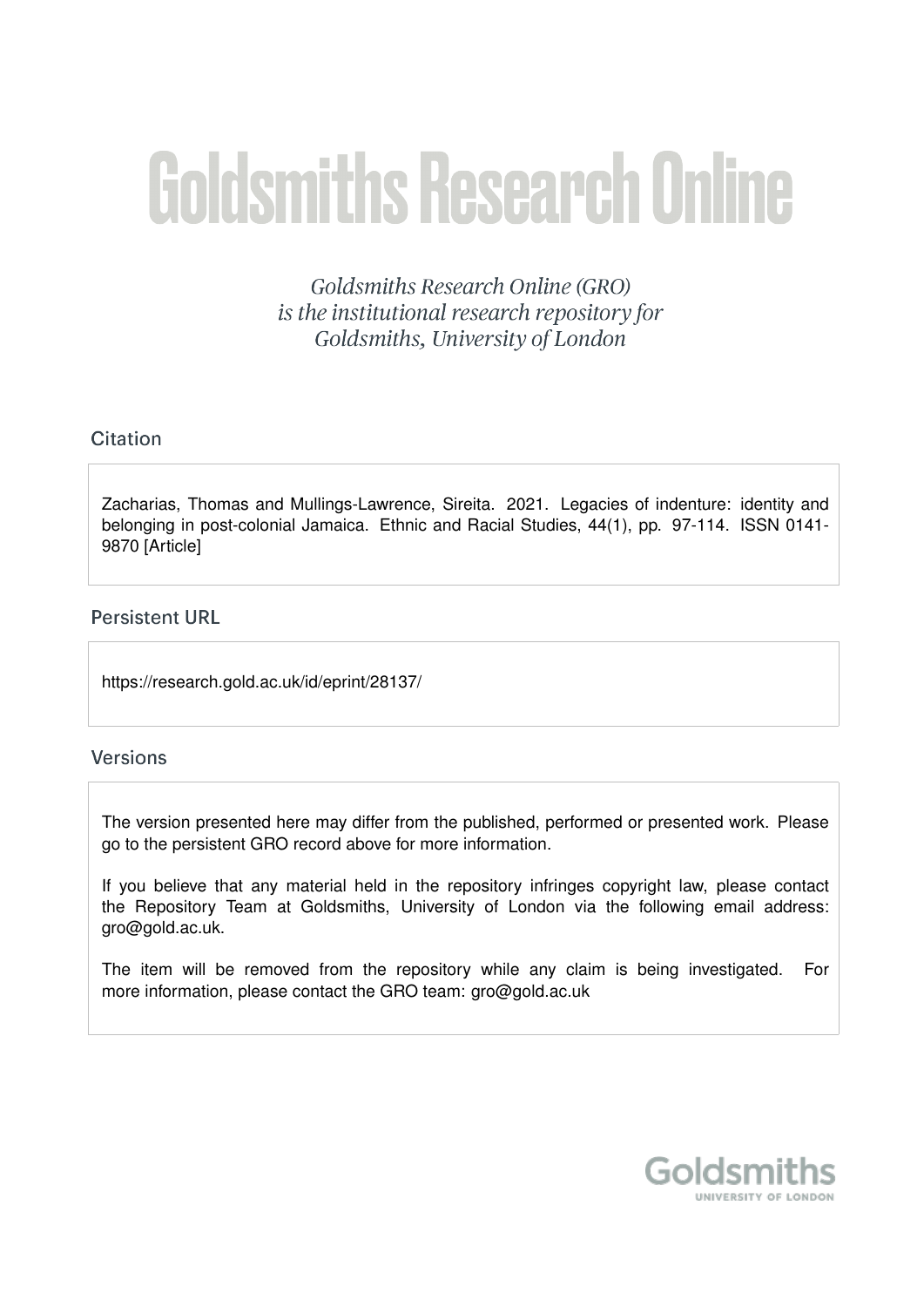**Legacies of Indenture: whiteness, identity and belonging in post-colonial Jamaica**

## **Abstract**

This article examines narratives of identity and belonging among descendants of white German indentured labourers in Jamaica and the local community in which they live. Drawing on ethnographic fieldwork and qualitative interviews the research shows the ways in which members of the community in the village of Seaford Town make sense of and articulate elements of their German cultural heritage. This paper argues that while ideas about whiteness suffuse many of the identity-narratives, whiteness can variously be muted or amplified as a marker of identity. Similarly, notions of German-ness are not consistently articulated as embodied cultural forms. Here, culture is not conceptualized as static or embodied, but can be claimed and shared. In sum, the paper speaks to the ways in which whiteness read through a historical lens becomes remade in a contemporary context.

**Keywords**: whiteness, diaspora, identity, Caribbean, Germany, race

# **Introduction**

The Caribbean has been shaped – and continues to be shaped – by the problematic history of its colonial past (Higman 2011). It has constituted a focal point for more than 400 years of cultural exchange and mixture, and the interplay of power between Africa, Europe and the Americas (Hall 1990). The cultural and political histories forged by centuries of forced displacement, imperialism and, ultimately, post-colonial independence are unique to this part of the world and manifest in a variety of cultural practices and entanglements. This project investigates a specific and under researched element of the formation of culture and the conceptualization of race, power and identity in the Caribbean, with a particular focus on the German diaspora in Seaford Town, Westmoreland.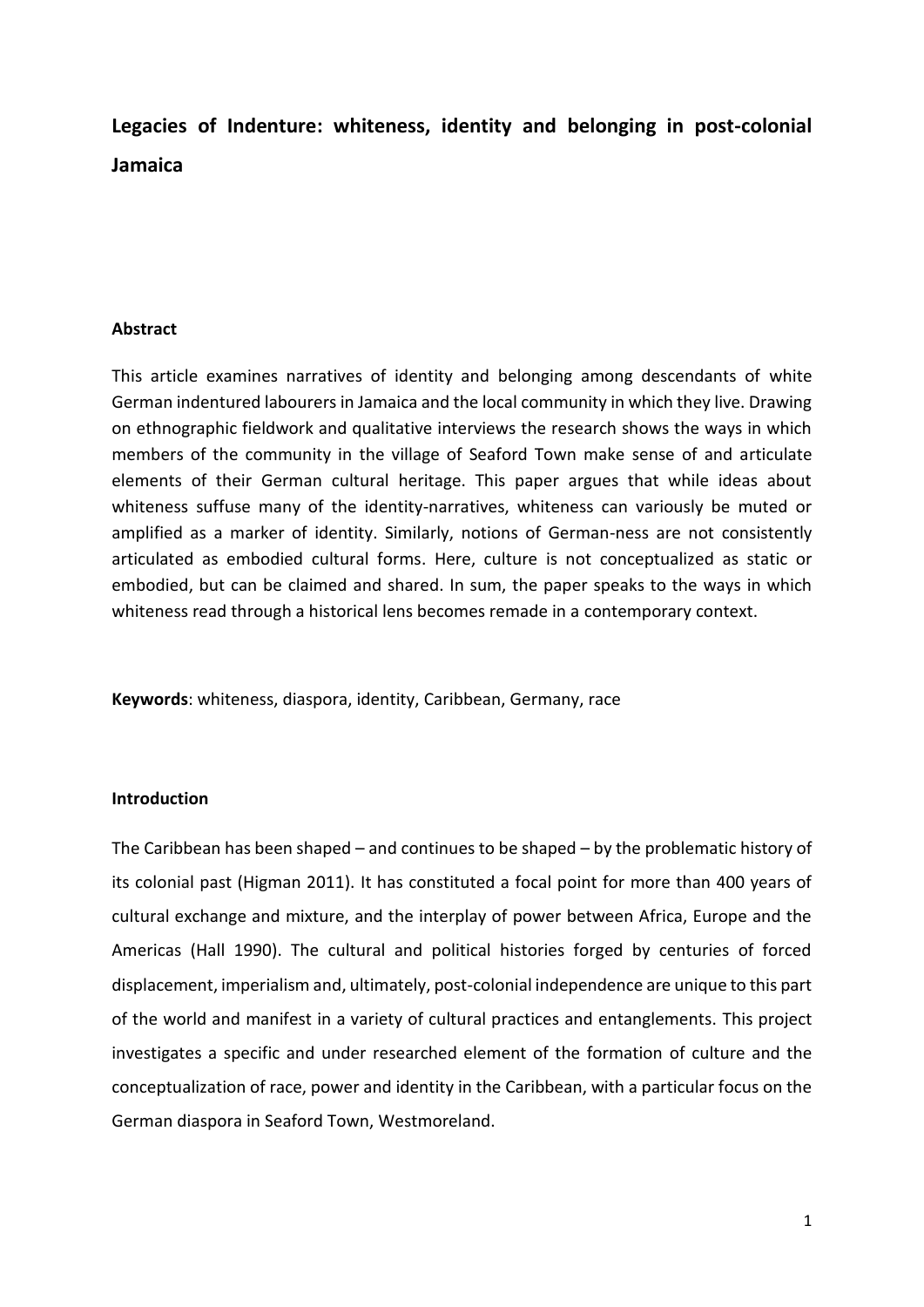Travelling twenty-five miles south across potholed dirt roads from Montego Bay towards the south-eastern reaches of the parish of Westmoreland deep into the Jamaican countryside, one may come across, as we did, a young man riding past on a moped with sun-tanned white skin and blond hair waving at us as we pass the sign indicating that we are now entering the village of Seaford Town. A boundary stone welcomes the visitor to 'The German Township' – the village is also popularly referred to as 'Germantown'. On the surface, some of these community members resemble poor southern whites in the US, village farmers in Bavaria, or left-behind European tourists from a bygone age. Driving into the village it is noticeable that a proportion of its inhabitants are indeed of white complexion, and many of the children and young adults are what in England might be called 'mixed heritage', readily identified by various shades of skin tones and with blond or golden brown hair varying in texture from frizzy to straight and with green, hazel or blue eyes.

For us as sociologists who are rooted in the literature that critiques the reification of 'race' and its production through racist discourses (Goldberg 1990, 1993; Bulmer and Solomos 2004) the notion of people's physiognomy is, of course, tangential. The vignette about the inhabitants of Seaford Town serves here simply as an entry point to a story which in fact aims to disrupt and question narratives which assume any correlation between bodies, identities, locations or cultural practices. It instead emphasizes displacement, rupture and the syncretic and new forms of cultural identities and (be) longings that emerged from it.

The background to this research is the arrival - in 1834 - of approximately 260 German indentured labourers from Bremen in the small village of Seaford<sup>i</sup> Town. The focus of this project is the cultural history – and present – of this community. It explores narratives of identity and belonging among descendants of these nineteenth century German immigrants. In doing so, it contributes to a specific aspect of the politics of diaspora and cultural intermixture in the wider theoretical context of the Black Atlantic (Gilroy 1993). The importance of this project lies in its focus on a minority group which has not received much academic attention in the literature that is concerned with cultural identity and diaspora in the Caribbean (Goulbourne and Solomos 2004).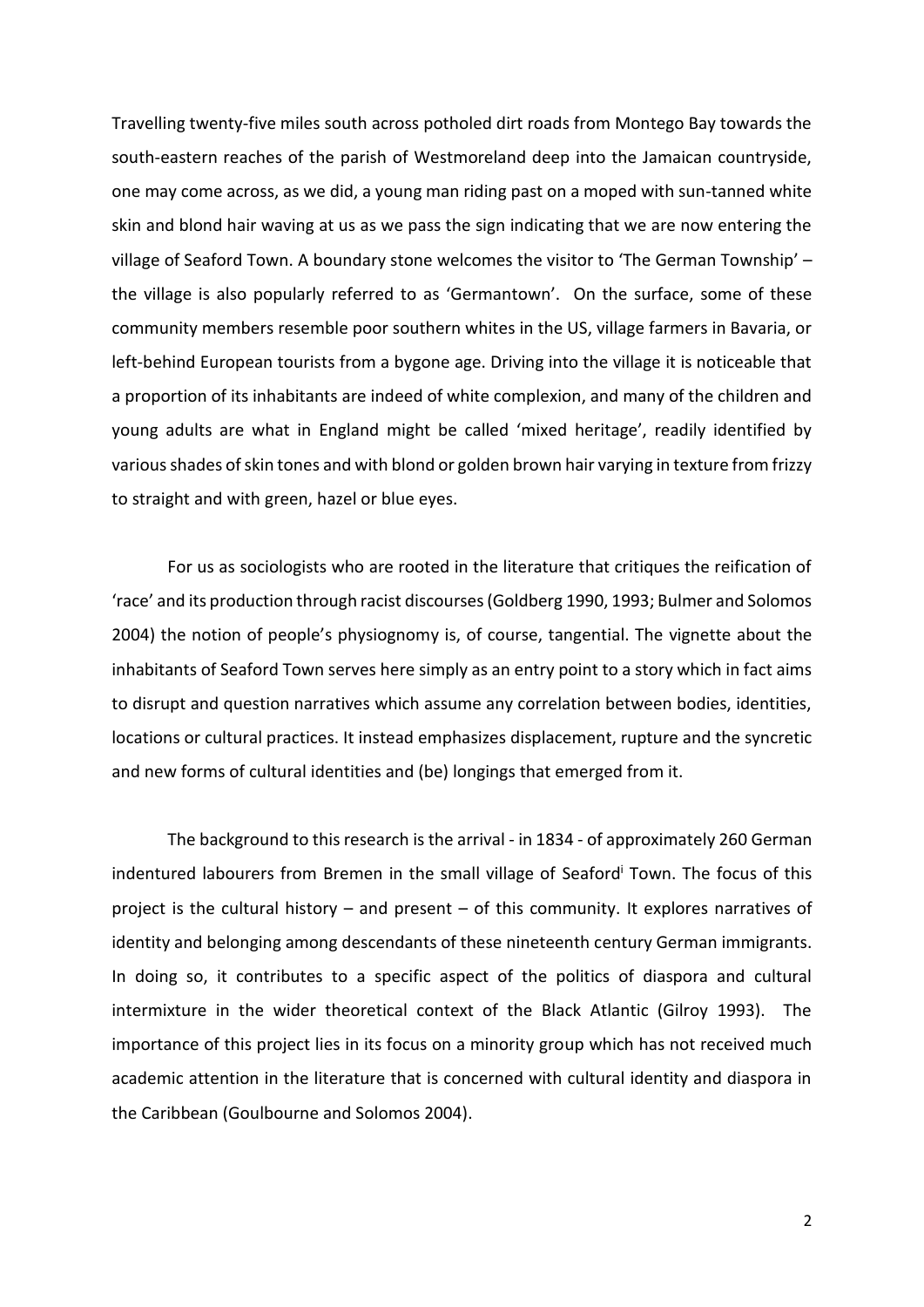The material which addresses the history and culture of Jamaica makes very little mention of German immigration to the island, or of its cultural ramifications. Campbell (2002), for example, has pointed out that there has been a pronounced absence of a theorisation of immigration in the form of indentured labour during Jamaica's apprenticeship period<sup>ii</sup>. This project aims to contribute to the investigation of a gap in the wider story of the Black Atlantic (Gilroy 1993), namely the ways in which identity is conceptualized or narrated by the fourth or fifth generation Jamaicans of German descent, and how notions of German identity are articulated, claimed and re-claimed by them, but also by the communities that have come into being through the early German settlers.

This article stems from a wider research project that involves multiple sites across Jamaica and which investigates how a German cultural heritage is understood and narrated amongst the descendants of German indentured labourers and the communities in which they live. This particular paper is interested in the specific ways in which members of the Seaford Town community make sense of their German-ness today, and how they maintain, re-invent or claim it.

# **Colonialism and creolization**

The literature which centrally frames this research addresses the history of colonialism and slavery and the concomitant issues around 'race', power and identity in the Black Atlantic (Brathwaite 1974; Holt 1992; Shepherd and Beckles 2000). These accounts help to contextualize the ways in which these themes still reverberate in complex ways in the contemporary cultural, social and political landscape of the Caribbean region and specifically in the narratives of the inhabitants of Seaford Town today.

As a result of the sugar revolution that was driven by a systematic regime of chattel slavery by British colonialists from the late seventeenth century until 1838, the descendants of enslaved Africans constitute Jamaica's demographic centre (Shepherd 2009). However, Jamaica's mixed population that was shaped by centuries of Spanish and British colonial occupation, also initially included multi-racial pirate settlers and later witnessed the influx of imported convicts or indentured labourers from Ireland, Scotland, China and India, together with French Huguenots and European Jews (Higman 2011). Writing about these migratory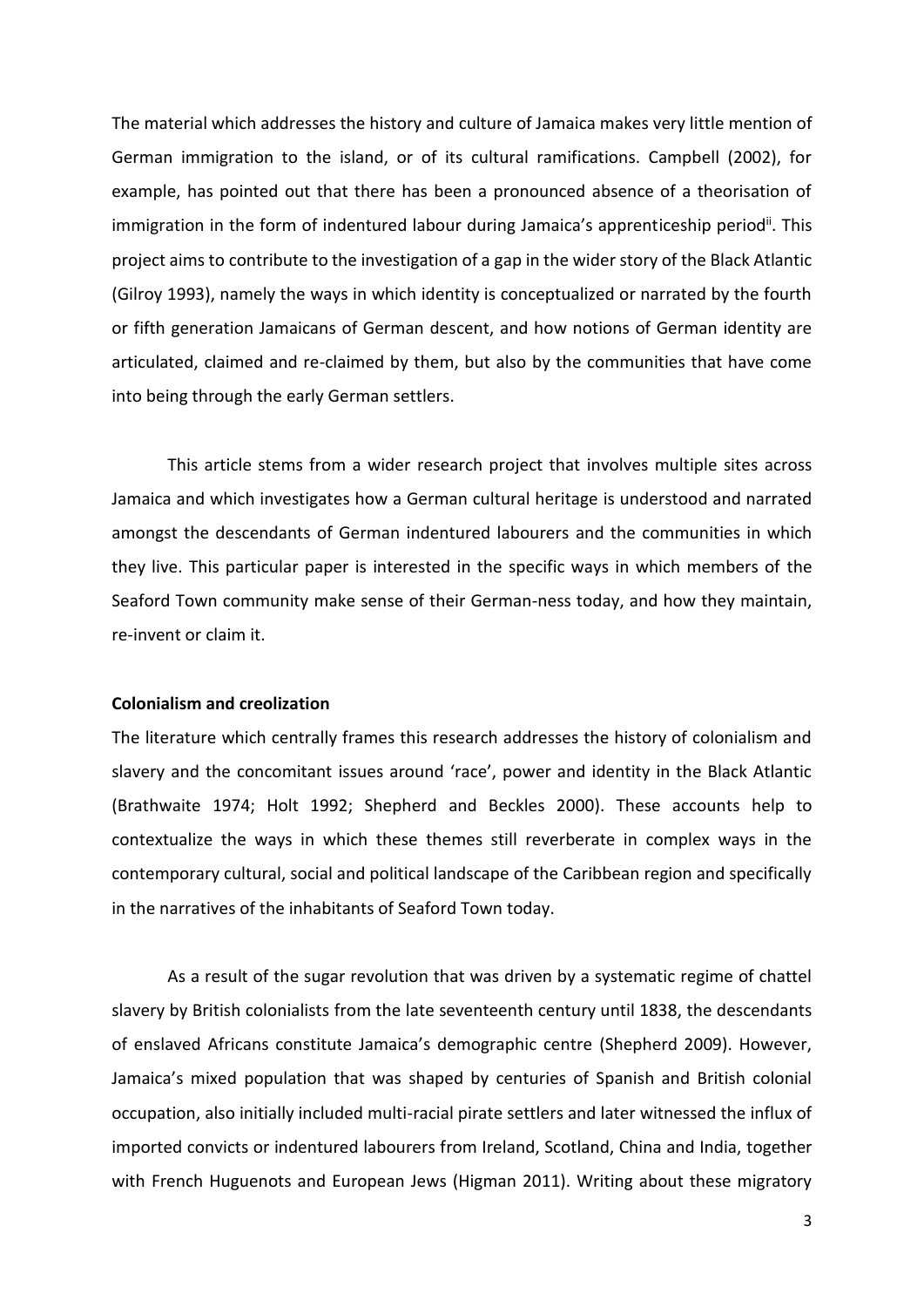flows, the ruptures and discontinuities which constitute the Caribbean's uniqueness, Stuart Hall reminds us that the region's history, and the experiences of slavery, colonialism, indenture and imperial power, is "...symbolically inscribed into the faces of the peoples" (1992:227). Ostensibly, the history of Seaford Town and its inhabitants constitutes precisely a part of this uniqueness and is reflected symbolically, but also literally in the faces of this community.

The story that led to the unusual presence of these white Jamaicans deep in the rural Hinterland is one aspect of the unique migratory shifts – forced and voluntary - which characterize the Caribbean. It began during a moment of crisis in the British Empire during the early nineteenth century (Holt 1992). Faced with the impending abolition of transatlantic slavery<sup>iii</sup>, Britain had to re-evaluate - and restructure  $-$  a hitherto immensely profitable economic system that had relied on a sheer endless supply of forced and free labour. The Jamaica Legislature initiated a transition period of four years (1834-1838) before full emancipation. This coincided with a period of economic and social instability in central Europe. The aftermath of the French Revolutionary War and subsequent Napoleonic Wars provided the pull-factors for many Germans to emigrate to America but also, in lesser numbers, to the Caribbean. Bade and Oltmer (2007) have characterised early nineteenth century emigration from Germany as relatively small in comparison to a much larger wave during the 1840s. The main causal factors for German overseas migration were the social and economic pressures associated with the transition from agrarian to industrial society: underand unemployment in a social structure where the fledgling factory-structure could not yet accommodate large amounts of workers and a concomitant shrinking of the agricultural sector (Fies 2010).

From the moment of their arrival the German immigrants' own culture inevitably became creolised (Hall 2010). The process by which the cultural elements that the settlers brought with them fused with the cultures that existed around them is central. Therefore the material that addresses the racialized, classed and gendered identities that the systems of enslavement and colonialism produced (Mc Clintock 1995, Young 1995, Shepherd 2009) is necessary to unpack these complexities. The work of Hall (1990, 2010) and Clifford (1988)

4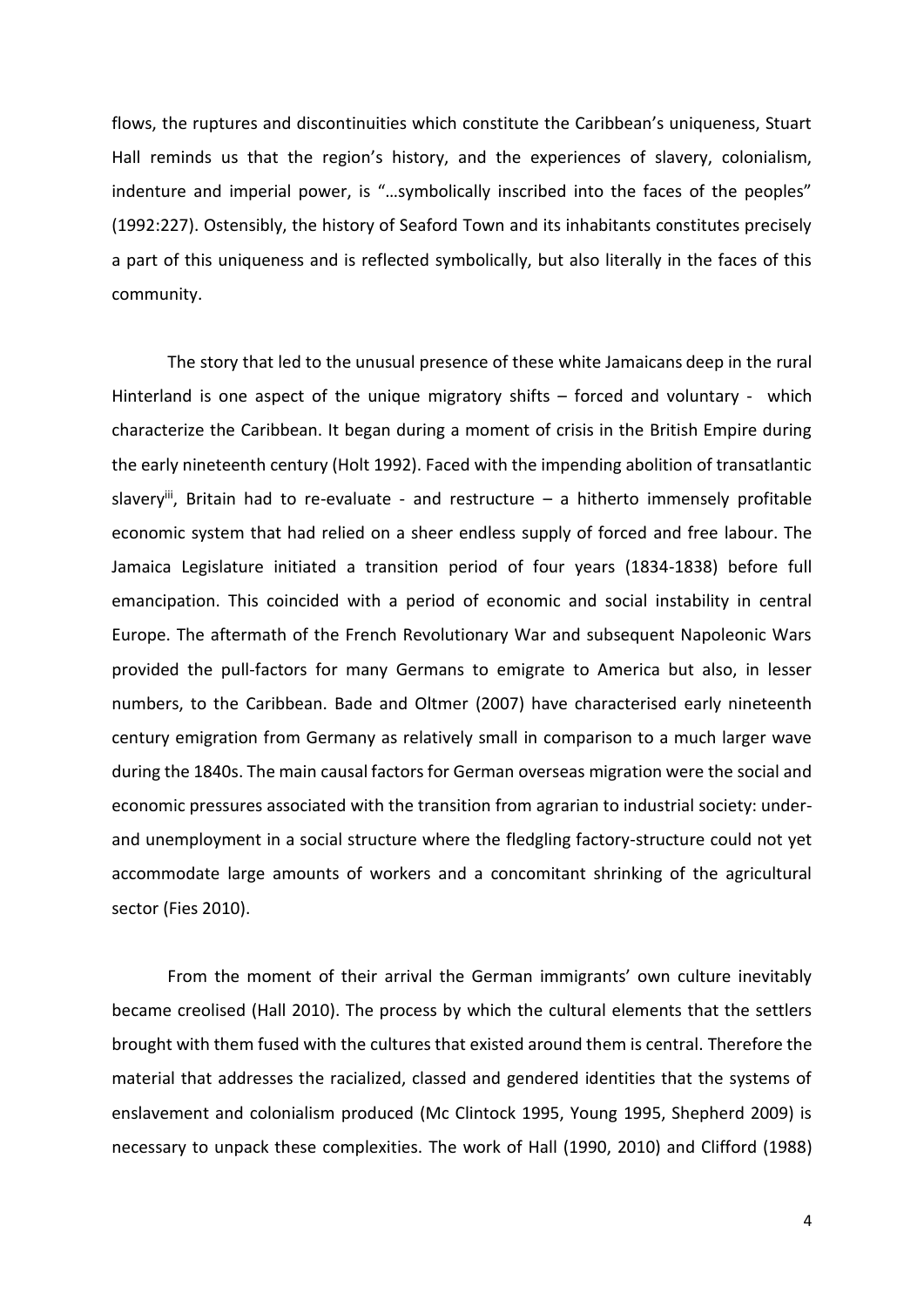helps to articulate culture as a *process* instead of a static and fixed state that can be readily mapped onto supposedly homogeneous groups.

Creolization offers a useful framework to help to understand what Braithwaite (1978) initially termed mutual indigenisation: the process and the dynamics of the coming together of different cultures that were forced into cohabitation in the colonial context (Glissant 1989). Creole culture as *relation* - the cultural and linguistic mixing that arises from the entanglement of different cultures in the same indigenous location - indicates that none of the cultures transplanted in the context of slavery and plantation society retain their original or pure state (Glissant 1997). Hall (2010) reminds us that the process of creolization always entails inequality, hierarchization, domination and subalternity. Arguably, the historically shifting articulations of 'race' and class and the intricacies around social power and status that accompany perceived difference in the context of Jamaica can be understood as a ramification of this process.

The complex interrelationship of race, colour and class in Jamaica, and the way this manifests itself in the coded processes of hierarchy and social power is rooted in the social norms generated by the plantation system (Mintz 2010). This system had secured hierarchical colour classifications as a readable code for racial difference and class relations (Austin-Broos 2002). In the postcolonial period, biological ideas about 'race' with the polarities 'black and 'white' which constituted the discourse of the plantocracy became replaced by historical explanations for difference in status, thus leaving intact the ambivalence that while racially ascribed characteristics persist, personal achievement can be affirmed and valued (Carnegie 1996). Austin-Broos (1994) has pointed out the centrality of *colour* as pertinent to the experience, but also the contestation of hierarchy. She argues that while racism has been attenuated in Jamaica, colour categories as an idiom of difference have endured, indicating that "…racialised notions of ethnicity as rendered in the colour categories become the central content of Jamaican culture" (1994:215), and as such continue to constitute a Jamaican sense of hierarchy. This highlights the intractable analytical problem of difference being situational and changeable in principle, for example through educational achievements, residential location or other claims to respectability, while at the same time remaining tied to the enduring pattern of colour categories. In Jamaica, terms such as high brown, brown skin, red,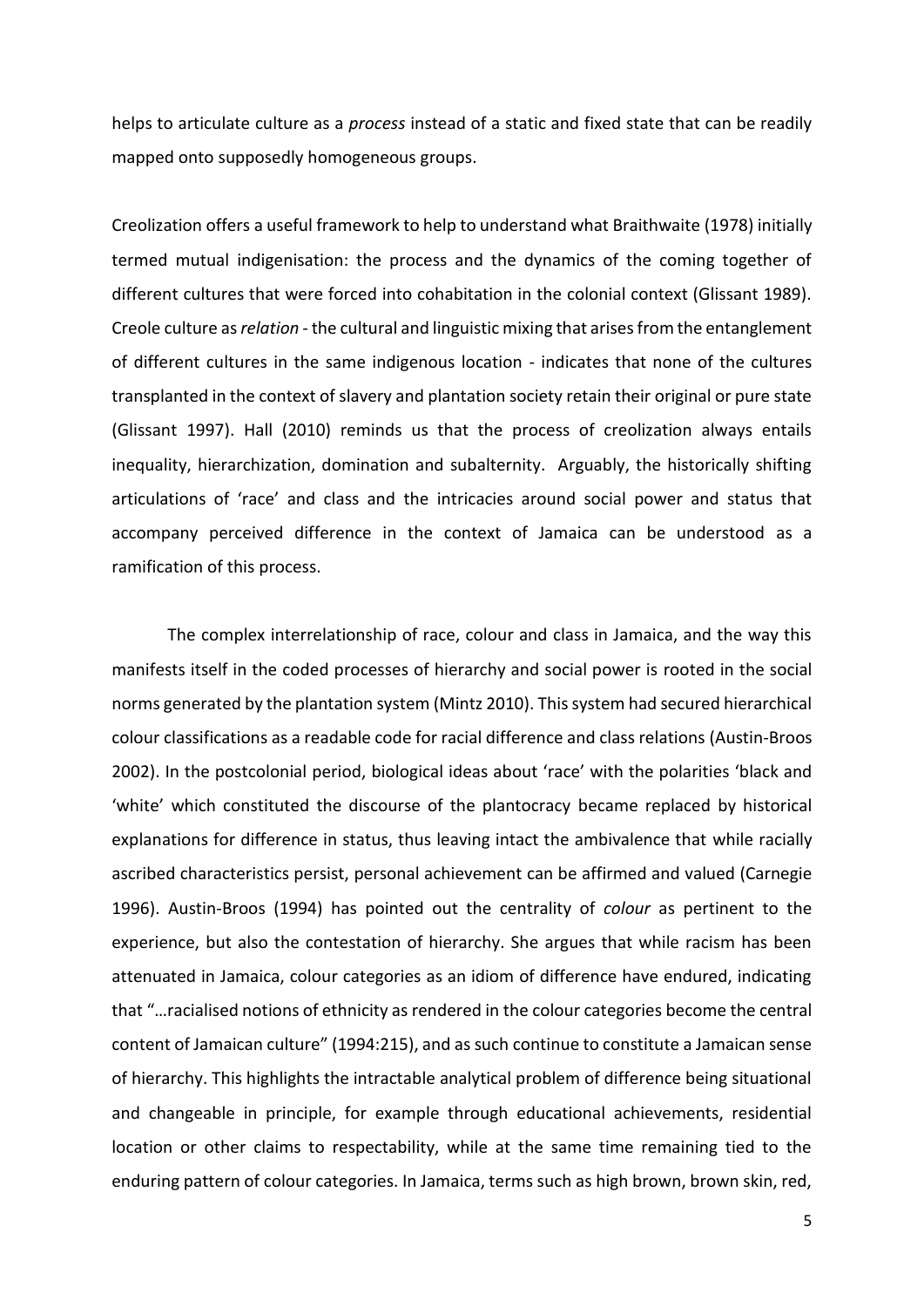near white or browning are part of a colloquial system of classification of skin-complexion determining the degrees of mixture between white and black (Mohammed 2000).

Jamaica's racial identity has been rendered variously in the public discourse on nationhood from emancipation through to independence and beyond. An early decidedly 'black identity' that had gathered momentum with the publication of the Black Jubilee in 1888 became muted with the sector of the professional middle-classes gaining state power at independence in 1962, espousing a non-racial 'creole nationalism' embodied by the national motto 'Out Of Many One People' (Tate 2013, Thomas 2002). However, a largely class-based but initially marginalized version of black nationalism lived on in the contemporaneous emergence of Rastafarianism underpinned by Garveyism and Ethiopianism (Hall 1977). Under the leadership of P.J. Patterson (PNP) a modified version of black nationalism reemerged in the mid 1990s. Critical of 'creole nationalism', Patterson was "…more open to implicit invocations of racialized frameworks for belonging and ownership" (Thomas 2002:39). This has led to a contemporary cultural outlook which re-centres black identity as a central attribute of Jamaican nationality (Carnegie 1996; Cooper 2004).

The literature on cultural intermixture, resistance and creativity emerging from transatlantic slavery and its aftermath foregrounds the African diaspora. In this context, the terror, dislocation and trauma of enslaved peoples from Africa rightfully constitute the central vector of the social history of the Caribbean region. Consequently, research which focuses on the cultural ramifications of *white* indenture needs to strike a delicate balance; in discussing the cultural history and everyday life of the Seaford Town community the intention is not to re-centre whiteness or detract from the racist history that led to this settlement. In 1838 in Jamaica only a small fraction of the population was white but "…in the subsequent 124 years before Independence, Jamaica evolved social forms that allowed tiny white and 'coloured' minorities to maintain their dominance […]" (Mintz 1989:35). It is clear that even despite their relatively low class-positioning<sup>iv</sup> the settlers and their descendants would have benefitted from their whiteness. However, as will be shown, tracing the cultural routes of white indenture might instead bring into focus the inability to "regroup in new settings" (Mintz 1989:12), the need to adapt new cultural forms, to borrow from those who were not white and, centrally, the loss or steady erosion of whiteness.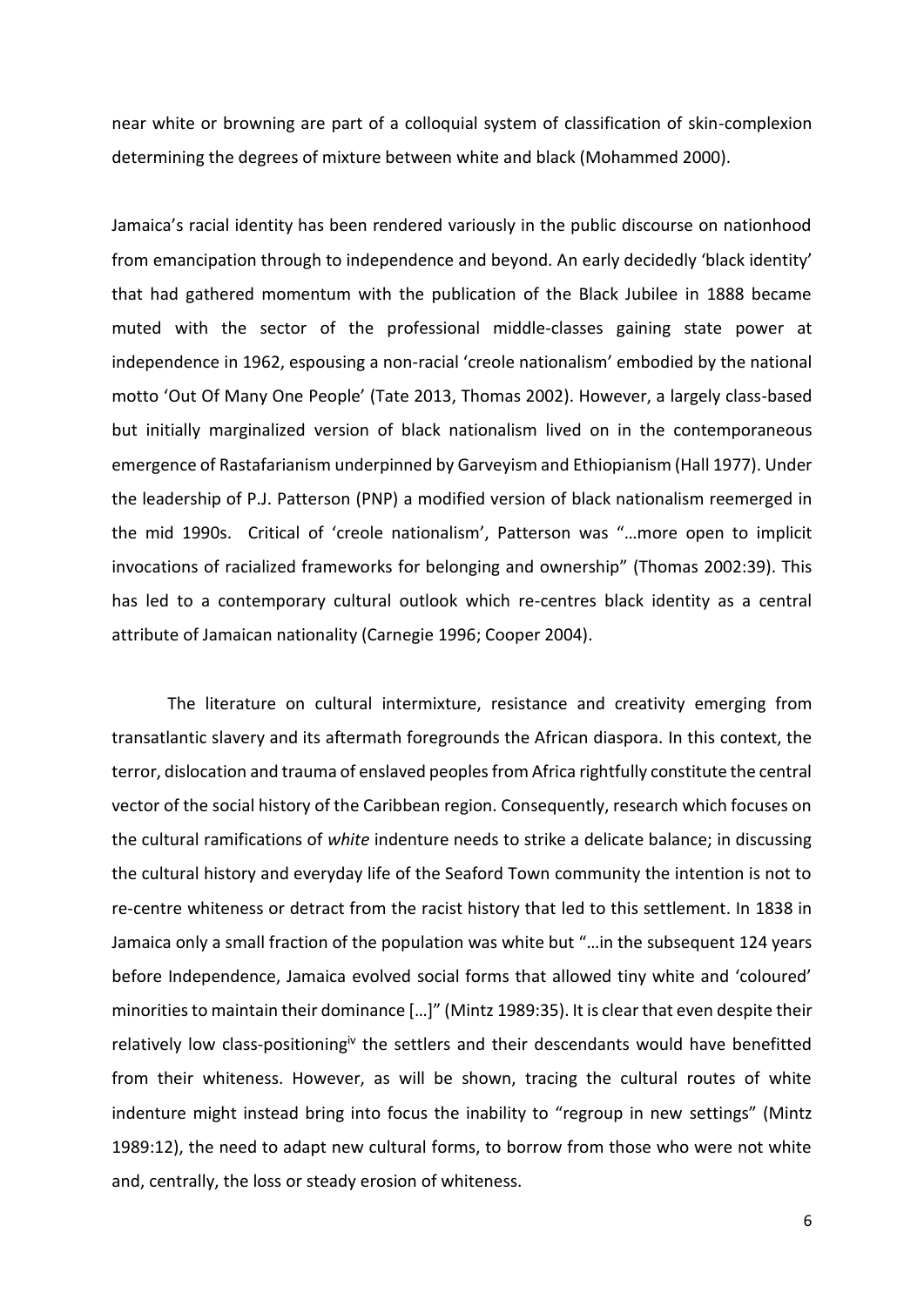#### **The currency of whiteness**

The normative power and the operational mechanisms of whiteness are a central theoretical element of this research. The focus of this paper is what can be described as the currency of whiteness: it investigates the ways in which whiteness features in the narratives of our respondents. This notion borrows<sup>v</sup> from Bourdieu's (1986) concept of the *embodied* state of cultural capital insofar as it relates to the historical distribution of social power along racial lines in the colonial, but also the post-colonial context.

With a central theoretical push to re-inscribe and make visible the racial-ness of white experience (Dyer 1997, 2000) and an analytic focus on Europe and North America, the literature on whiteness provides a critical intervention in the analysis of processes of racism, the reproduction of structural inequality and the mechanisms of exclusion. Whiteness, in this context, has been described variously as a set of unmarked and un-named cultural practices – a position of structural advantage - where whiteness constitutes the dominant normalised location (Frankenberg 1993) from which other ethnicities are seen and determined. Whiteness positions white people as race-less universals whose privilege-holding invisible identities enables the continuation of structural racism (Clarke and Garner 2010). Lipsitz (1998) has described whiteness as the unmarked category against which difference is constructed and which does not need to acknowledge its role as an organising principle in social and cultural relations.

In the predominantly African-descent and creolized population of Jamaica, this poses the question of whether the immediate social power of whiteness operates in the same way as it does in Europe or North America. How relevant is the way in which whiteness intersects with class or the division between rural and urban contexts? It is important to consider the centrality of whiteness in the forging and reproduction of cultural and social power in the colonial and post-colonial context, its embeddedness in the system of colonial domination and racial slavery and its shifting status in Jamaican social memory. Formations of whiteness in their intersection with classstill permeate the social landscape today (Kelly and Bailey 2018) - white Jamaicans are generally understood to be descendants of the former colonialists (Robinson-Walcott 2003). Our own definition of Jamaican whiteness corresponds with Robinson-Walcott's more open characterization as an *elastic* or fluid signifier that may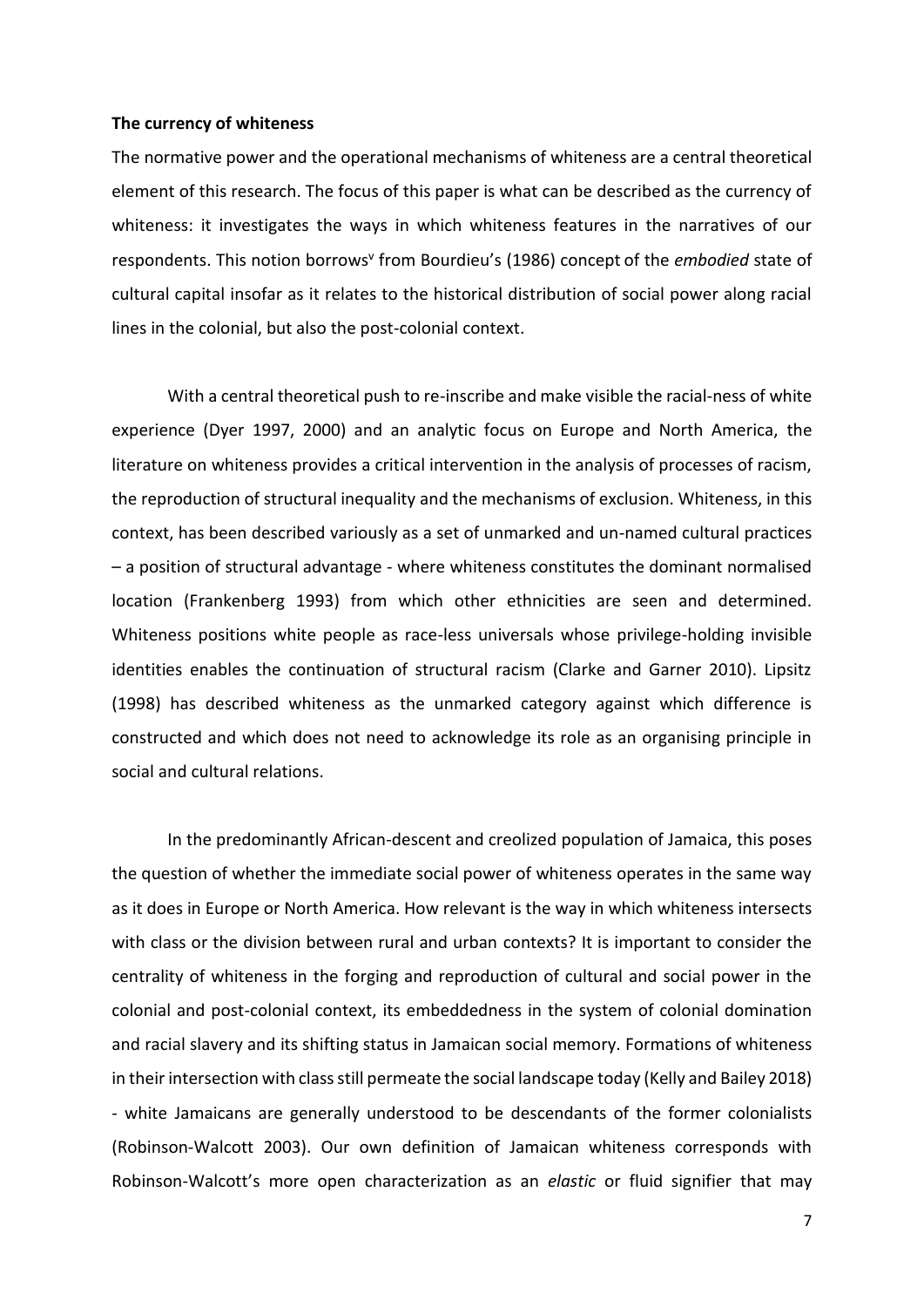intersect with class, is tied to phenotypical appearance but not to the presumption of genetic or biological purity. In this sense, white in Jamaica can mean "white, light or light brown" (Robinson-Walcott 2009:110).

Drawing on the work of Fanon (2017), scholars such as Mohammed (2000) and Tate (2013) have shown how whiteness as the internalisation of the colonial relationship is reproduced in contemporary settings through colour classifications and categorisations of skin-shade or -tone<sup>vi</sup>. However, if we augment these theories of whiteness with the specific theoretical rationale that focuses on the notion of creolization in the Caribbean context (Palmié 2008, Hall 2010), it is possible to detect moments where whiteness may be seen to be losing some of its traction as a modality of power or prestige. This paper argues that in the culturally specific microcosm of contemporary *rural* Jamaica, for example, narratives of whiteness can also become dis-located and replaced by demotic articulations of cultural mixture, in which the cultural salience of whiteness can be seen to be eroded and where its normative power dissolves or at least takes on a different meaning.

### **Methodology and Methods**

The research for this specific paper was conducted mainly in the rural community of Seaford Town and the surrounding areas of Gringer Hill and Lamb's River. Our primary research methods consisted of ethnographic fieldwork and semi-structured qualitative interviewing. Concerned with the interpretation of cultures (Geertz 1973), our ethnographic approach echoes Hammersley and Atkinson's (1992) position that the social world cannot be understood in terms of causal relationships or by the assumption of universal laws governing social action. Instead, we see human actions as "…based upon, or infused by, social meanings: intentions, motives, attitudes, and beliefs" (1992:7). In this context, it is important to be reflexively aware of our own writing *of* a story, and the way in which we, as authors are "situated between powerful systems of meaning" (Clifford and Marcus, 1986:2). Cultures and our writing of them are produced historically and are actively contested. In this sense it is important to recognise that the "…constructed, artificial nature of cultural accounts" that we establish and *produce* in fieldwork settings can at best be 'partial', but never objective or even scientific 'truths' (Clifford and Marcus, 1986:2).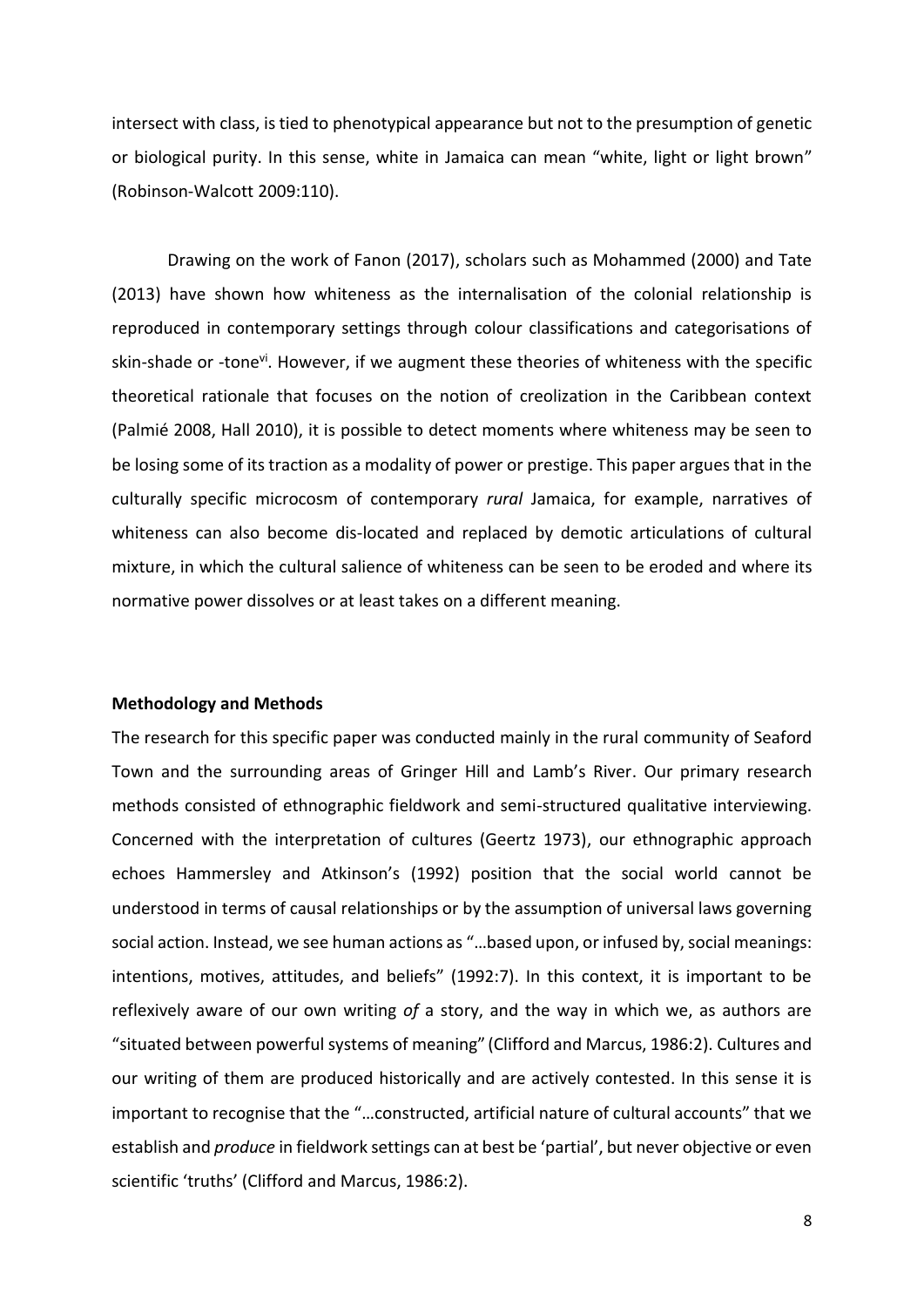Glissant's criticism of ethnography constitutes a guiding principle for our research. His account of the malleability and fluidity of culture is closely linked to an inherent critique of Anthropology's ethnographic approach, which insists on "…fixing the object of scrutiny in static time, thereby removing the tangled nature of lived experience and promoting the idea of uncontaminated survival" (1989:14). This research constitutes an interpretative ethnography where individual narratives matter and culture cannot be read as immutable or static (Bhabha 1993). In this spirit, we found that speaking to people more informally was a much better way to engage with them. This kind of 'ethnographic interviewing' is a social interaction structured by both researcher and informant (Hammersley and Atkinson 1992). We chose to conduct reflexive interviews which were open ended and semi-structured (Silverman 1993).

#### **The history of Seaford Town**

Seaford Town, located in the north-eastern tip of Westmoreland Parish, is a result of the shifting geo-political power relations and economic and cultural transformations in the eighteenth century Atlantic world (Chaplin 2011, Rediker 1987). It is linked in complex ways to Africa and Europe and is a manifestation of the interchange between Jamaica, Britain and Germany: during the transition years of 1834 to 1838, the Jamaican planter class were faced with enormous financial losses and the prospect of labour shortages. Estate-owners were concerned that after manumission the freed slaves would abandon the sugar plantations in the low-lying coastal plains, desert into the mountainous central regions of Jamaica and occupy Crown land. Given the recent 'Christmas Rebellion' of 1831, another concern was the risk of uprisings (Shepherd 2009). White planters feared that bands of former slaves would organise insurrections from hideouts in the mountains (Senior 1978: 27). As a countermeasure, the Jamaica Legislature directed to "…import immigrants to occupy the interior hills and so deny the ex-slaves opportunity to acquire land [or] labour beyond the sugar estates" (Hall, 1972:49). The initiative specifically targeted white immigration from Germany.

Echoing ideas associated with the Hegelian notion of a *Volksgeist*, members of the Jamaica Legislature were convinced that Germans with their "…'sturdy character, law-abiding instincts, habits of industry, painstaking zeal, honesty and intelligence' would be very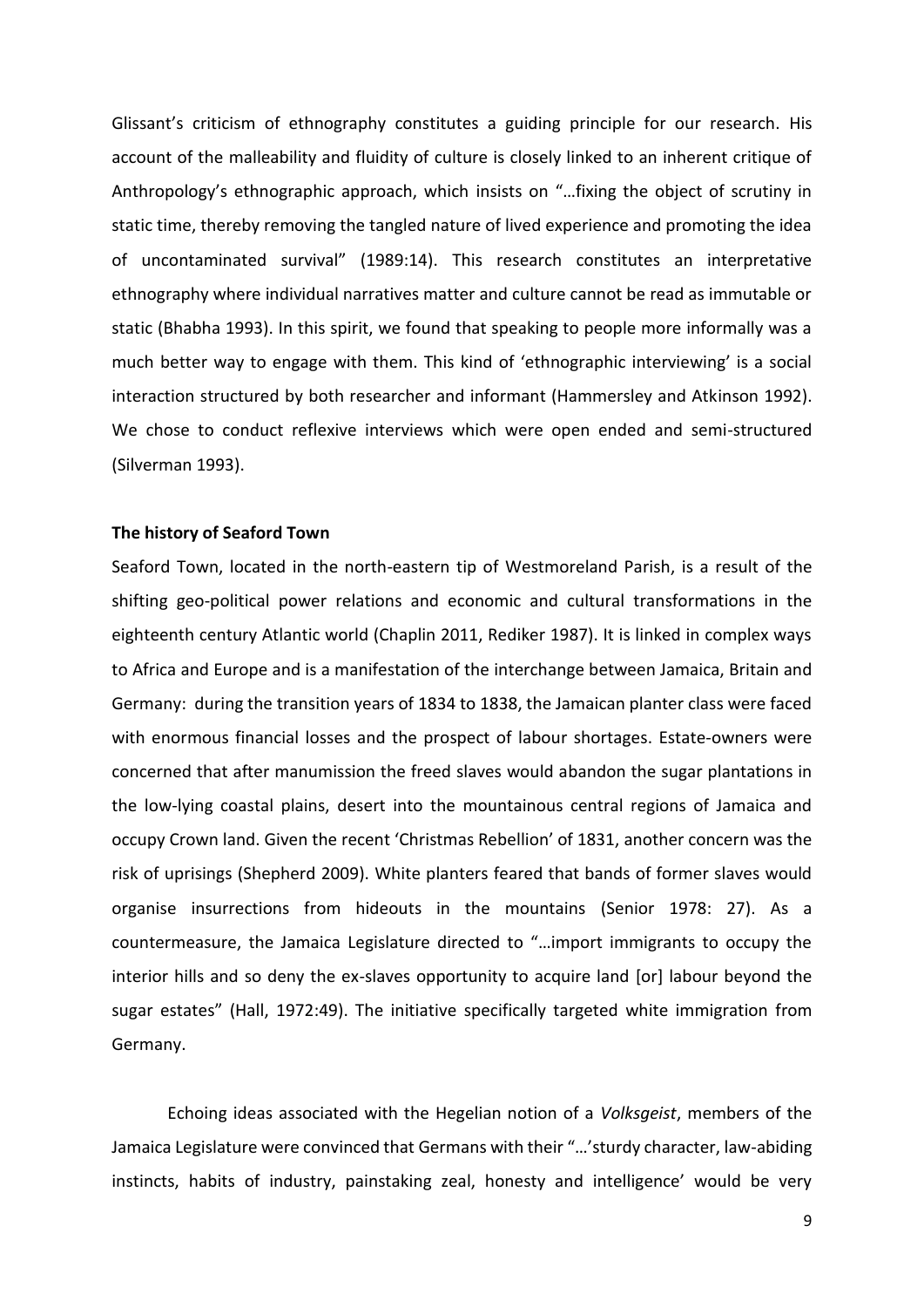serviceable workers and would be useful for setting the example to the Negro ex-slaves, held by the colonists to be congenially lazy, dishonest and undisciplined" (Senior 1978:28). Such views echoed popular ideas about 'race' and racial attributes promulgated by contemporary commentators such as Meiners or Linnaeus (Malik 1996, Anderson and Benbow 2009). Nineteenth century pseudo-scientific taxonomies of 'race' and hierarchy were instrumental in reproducing the ideology of supremacy of white Europeans both in terms of character and economic disposition. The supposed merits of particular 'racial' groups were seen as significant alongside the economic imperative foregrounded by the colonists: there was a "…charm in European birth and white complexion" (Senior 1978:53). The accounts of Hall (1972) and Senior (1978) are critical in thinking through how capitalism, colonial power, 'race' and class intersect at a particular moment and in a particular location (Monteith and Richards 2002; Shepherd 2009).

As a result of the initiative by the Jamaica Legislature, Seaford Town was established in 1834 as a settlement<sup>vii</sup> of German indentured labourers, recruited by Solomon Myers, the German-Jewish owner of a coffee-estate in St George's and his collaborator, the itinerant William Lemonius, a Prussian who had served in the British Army and Jamaican Constabulary. Lemonius initially recruited around 260 German labourers and their families from Bremen and Hanover who boarded the ship *Albers* bound for Montego Bay. However, the settlers soon found that the reality in Jamaica was a far cry from the prosperity assured by the colonial agents. They discovered that none of the promised lodgings had been constructed, and that basic provisions and tools had not been supplied. Their arrival was based on a betrayal, with Myers and Lemonius the chief benefactors (Senior 1978). After outlining the theoretical, methodological and historical context of this research, the following sections will discuss some of its findings. The first part will address what we considered identity-narratives of loss and transformation. The second section which focuses on a local football match considers the transformative and fluid dimensions of cultural identity.

# **Narratives of Loss and Transformation**

Seaford Town is nestled between two hillsides connected by a winding main road. One end of the town has a small main square, a supermarket, a cook-shop and several kiosks and rumbars. The other end contains the church and cemetery, the primary and technical schools and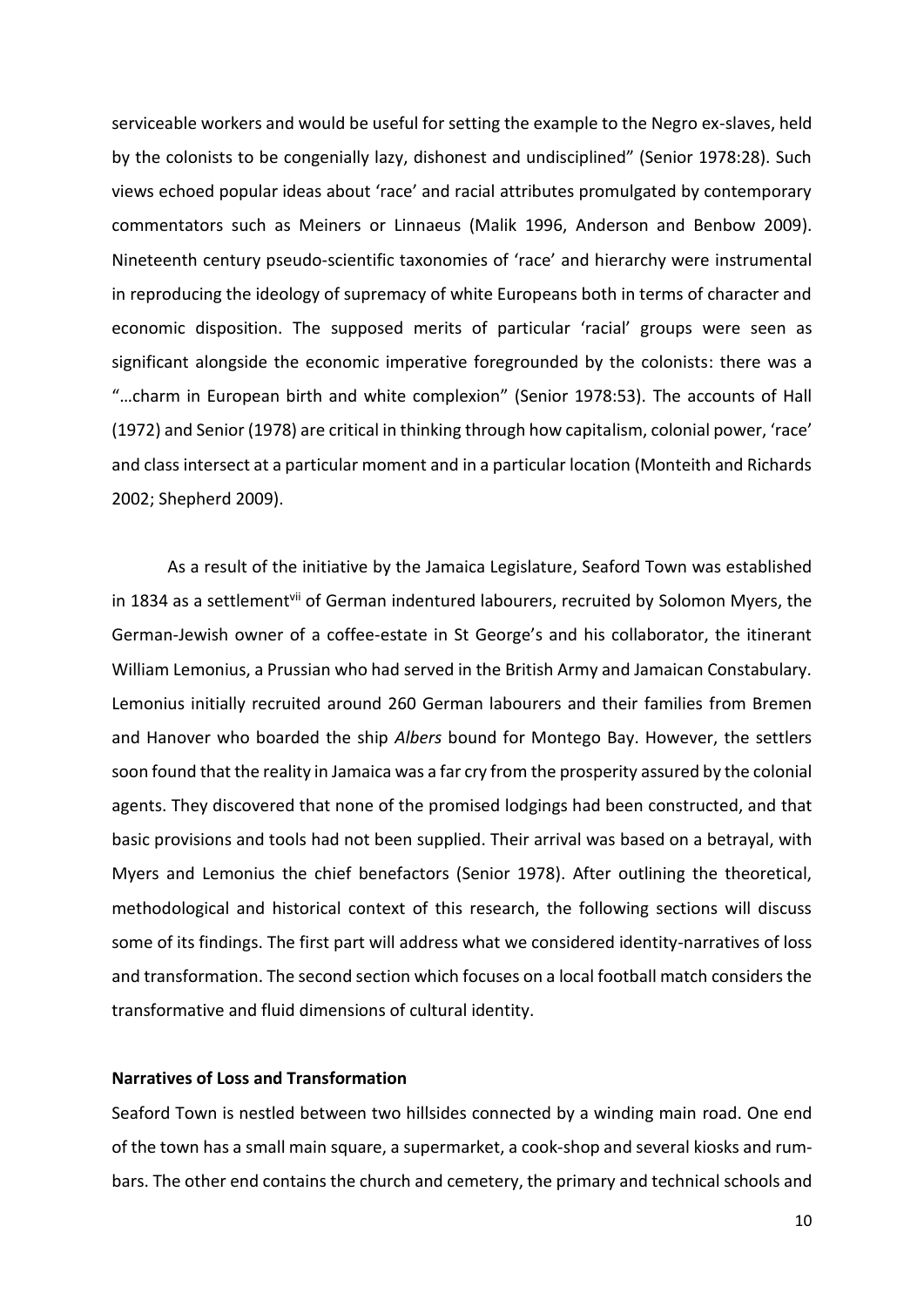Hylton's shop. Opposite is the local museum – a room in a disused primary school, where local resident Mr Hacker would share the community's history with tourists, who occasionally make the journey from the larger towns Montego Bay in the north, or Black River in the south.

Mr Hacker regards himself as the tour guide and custodian of the history of the German settlers. He can trace his family lineage back to the original arrivals on the *Albers*. Now in his seventies and not in good health, he talks in disillusionment about what he considers the impending decline of German culture in Seaford Town. His opening commentsvill sound like a contemporary response to Lemonius's broken promise; "*The place is so… down. There's no factories here… it's a country area, it's always like this.*" When we ask him how people generate an income, he responds 'by farming', and tells us that he used to work as a millwright at the Jamaica Bauxite company. He regretfully describes the seemingly inevitable disappearance of the white population of Seaford Town: *"In a few years time you come 'ere and won't find much fairskin cos the older ones they're dying out and, see they're mixed now - chocolate coloured, you won't find any fairskin again…"*

In his account skin-colour features as a key signifier of German-ness - a theme that he returns to throughout our conversation. His understanding of skin-colour as being *passed on* echoes early twentieth century ideas about the biological reproduction of the nation (Linke 1999). We ask him what he perceives as the legacy of the early Germans, and if he thought that anything could be passed on. His response sounds resigned: "*Who you going to pass dat on, most ah dem gone..!*" and continues "*… you find that coloureds now have the same name like German names, but they're mixed. You have fairskin' girls in here you know, and they don't want their own colour*".

Mr Hacker bemoans the disappearance of 'fairskin' - lighter or white skin tones - which he believes will ultimately fade into what he calls 'chocolate coloured'. He claims that in the past relationships of white girls with black men would have been frowned upon, but that this was now different - they now 'don't want their own colour'. For him the rejection of fair skin – whiteness or aspects of whiteness – means rejecting the status that he thinks comes with this skin-tone, or what it might have meant in the past. But this observation also shows that in

11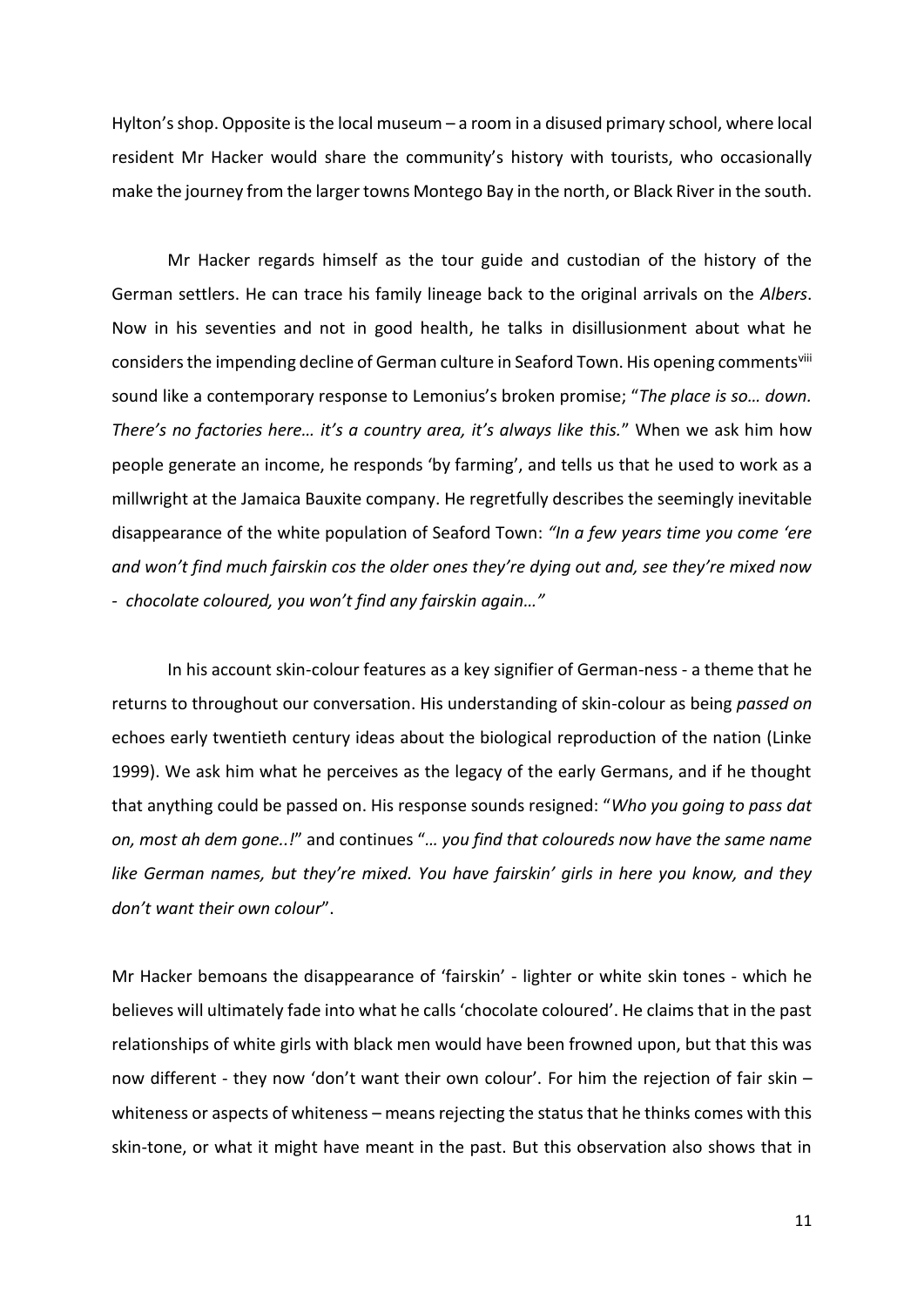this community, at the level of interpersonal relationships, traditional colour boundaries are being transcended and remade.

Mr Hacker's comments evoke Jamaica's system of 'colour coding' (Austin-Broos 2018: Kelly and Bailey 2018). These institutionalised taxonomies are reproduced in part as the internalisation of the colonial relationship (Fanon 2017), or, as Gilroy has rephrased it in the introduction to the recent reissue of Fanon's important text, "an artefact to the subordination of whiteness" (Fanon 2017: viii). The way in which issues around complexion are articulated poses important questions about both the construction and negotiation of gender identities as well as "…the intra and inter-group negotiations which take place in the political and social struggle of identity formation" (Mohammed, 2000:27). For Mr Hacker the *fairskin* girls are significant carriers of the German identity. In fact, many of the community members informed us that over several generations the white settlers in Seaford Town attempted to maintain their white identity by intermarriage with other whites. When we ask Mr Hacker whether he thought that his German heritage has assisted him in life in any way, he responds:

*"I don't see it because when I was young I went and joined the Jamaican Defence Force and there's not much fair skin people there, mostly coloured. I learned to live with coloured people … even more than white people… their lifestyle are different. Most white people has a different way of approaching life, and the average coloured person has a different way of approaching life."*

Here, the notion of German heritage is expressed in a terminology of colour, but Mr Hacker now also includes what he considers a significant *cultural* difference linked to the difference in skin-colour. For him the aspect of 'fair skin' is the key determinant of identity. His proposition of a fundamental difference between black and white is conspicuous, as is his deploying of the term *coloured*, an anachronistic term in today's Caribbean (Mohammed 2000). When probed about what constituted this particular difference he responds with criticism of the way in which young black Jamaicans are entrapped by a get-rich-quick-culture and argues that they are no longer interested in hard work or education. While his nostalgia and vocabulary reflects a sense of generational identities and changing labour markets it also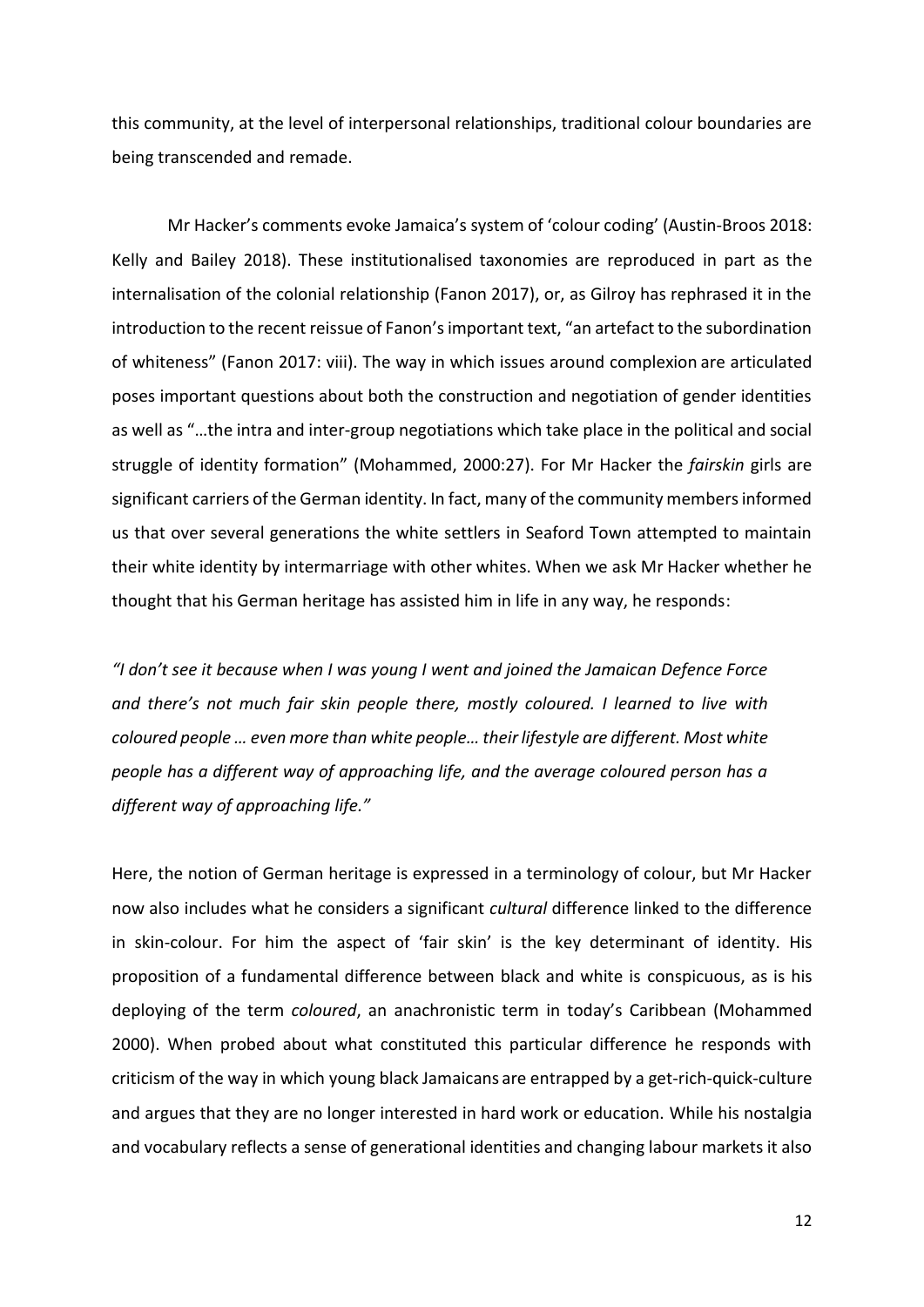echoes his subjective experience of a changing political system which places blackness more centrally in the national ideology and marginalizes whiteness (Carnegie 1996)

While Mr Hacker is proud of curating the museum, he's also dismayed that the number of people visiting has dwindled – "*nobody come down anymore*" he says. There is a sense of loss in his narrative and it is evident that, for him, the only palpable legacy of German-ness lies in the descendants' white skin. He emphasises this by claiming that black people are not interested in the history of the Germans in Seaford Town:

*"…most of them don't know the history cos one don't tell the other. And the museum is there but most of them not interested.. A black man don't interested in white man history."*

Probing why he thought that was the case unearthed a moment where Mr Hacker voiced his frustration with what he considered simplified representations of the role of whites in early nineteenth century Jamaica, while simultaneously emphasising the similar social positioning of white settlers and freed slaves. He argued that black Jamaicans were only interested in telling what he thought was 'their' part of the history:

*"…the coloured people want to tell you about their history, the slave part of the history…although my ancestors never had anything to do with slavery because they came here just after emancipation. They were in the same position as the slaves – even poorer because the slaves they knew their way around, we wouldn't know which crops to plant - they showed us…"*

His previous account of evaluative difference is moderated if not inverted by recounting the story of his ancestors. Mr Hacker's narrative is analogous with our findings in the literature regarding the similitude in class positioning underlined by the bonded nature of labour to which the settlers were contracted. Addressing such moments of solidarity during the early nineteenth century, Green (2006) reminds us that while 'race' trumped class in the white creole imagination, one must consider the "…conviviality between free Blacks and Coloreds and lesser Whites" (2006:6). In this retelling of the freed slaves' solidarity and help, the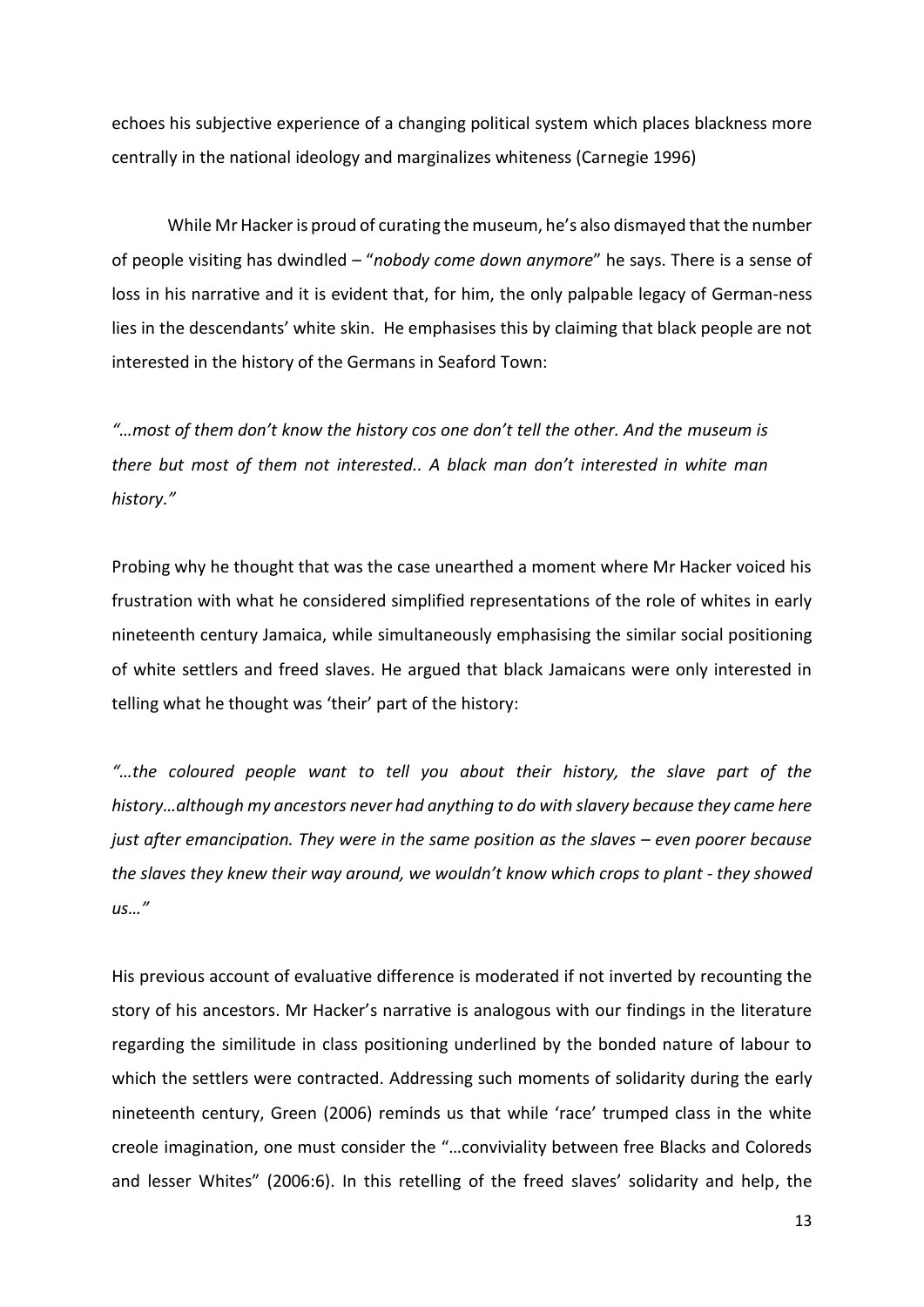emphasis on 'difference' is muted and disappears. Mr Hacker's account of the experience of his ancestors underlines Hall's (1990) insistence on the transformative and changing nature of cultural identity, particularly the notion that wider structural factors beyond their immediate control impacted on and shaped peoples' identities. Slotted in alongside the freed slave villages, the settlers became part of "the marginal, the underdeveloped, the periphery" (Hall 1990: 228). Stripped of the supposed superiority of their whiteness or European-ness bestowed on them by a racialized colonial order, their class positioning, their own indenture and the need to survive reconstituted  $-$  at least temporarily  $-$  these differences.

Mr Hacker claims ownership of the history of the white settlers - partially told here as the history of entanglement and cooperation, but also of their suffering. While acknowledging proximity in terms of the exposure to the power structures at the time and a similar class positioning, it nevertheless historically reproduces Seaford Town whites and blacks as essentially different. While the configurations of 'race', class and colour in Jamaica are in many ways very different to the taxonomies and representations of difference that operate in a western context (Hall 1977) or perhaps even "…unassimilable to other categories as they exist in the West" (Austin-Broos 1994:216), Mr Hacker's account reproduces ideas about the status of whiteness that characterize the US or European context. His concern with hierarchy is revealed in his "connection of behaviour with color and with the manner in which a 'black' behaviour is reproduced across generation" (Austin-Broos 1994:224). Conversely, Mr Hacker has lived his entire life embedded in a profoundly syncretic community. He has what he termed 'chocolate coloured' grandchildren and enjoys a close friendship with nineteen-yearold Alton, a Maroon descendant who visits him daily and has a keen interest in learning about the history of his old friend's ancestors.

Here it is worth considering Back's (2002) insightful comments on the false comforts achieved in thinking in terms of absolute moral categories. Mr Hacker's narrative is complex, and at times contradictory and ambiguous. His identity shifts between a lived vernacular creolized identity and one that re-centres whiteness – it contains a sense of his own unbelonging and of the decay of his own group (Robinson-Walcott 2003). He draws as much from the knowledge about the suffering of his ancestors as he does from his own experience and disappointment, oscillating between the past and the present where elements of the past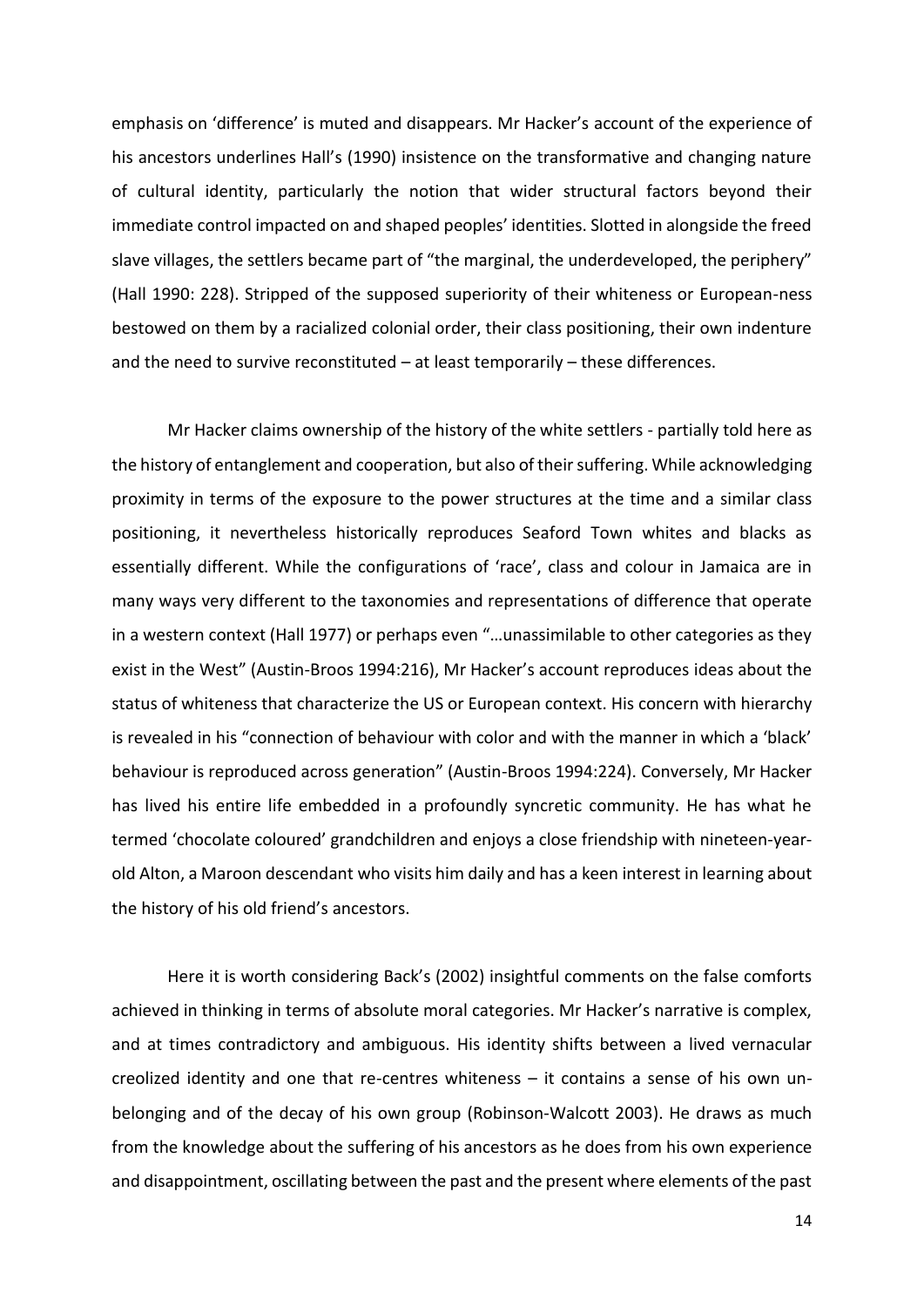inform his interpretation of the present. His lament for the perceived loss of German culture and language is invariably tied to his own identity  $-$  an identity that lives through his whiteness.

We spend the next morning with Kim, a woman in her mid-twenties who runs Hylton's shop which sells groceries and daily staples. She is a descendant of the original settlers and speaks with enthusiasm about her German heritage while explaining her family lineage and her 'mix'. Kim responds to questions about the status of 'fair skin' and her own social mobility in a humorous manner: "*Dem ting deh nuh work again*…". She explains that her light complexion and shoulder length straight hair might have been an asset to help get her somewhere in life once upon a time. However, she insists that she would never "use it as a tool" to manoeuvre across class and race boundaries in order to "get to places". Kim says it simply does not work today as people who are in higher positions have to work to get there "... *whether you brown or almost white…*".

She describes a moment where the currency of whiteness loses traction in the social: it provides little perceived exchange value (Bourdieu 1986). She challenges ideas about the ways in which social mobility might operate through whiteness. In contrast to Mr Hacker, the issue of 'fair skin' features much less prominently for her: skin-colour is peripheral and insubstantial even as she expresses pride in her German ancestry. This reflects the notion of heritable identity (Carnegie 1996), where previously static class or colour lines can be transcended and where difference becomes changeable in principle (Austin-Broos 1994).

At this point three young men in their late teens or early twenties who had been sitting on the veranda of the shop join the conversation. They point to a cluster of houses on the side of the hill and tell us that they are owned by "*the German people*", referring to members of the community who are descendants of the early settlers but who have since moved away: "…*most of them migrate, but they still have property here*". When we ask them how familiar they are with the history of Seaford Town's early settlers they begin to recite the names of the families that came from Germany and tell us how interesting they find that history. This provides a sharp contrast to Mr Hacker's claim that black people were not interested in thisix. They claim local history as *their* history, arguing that it "*…is the history of everybody, and it's the history for everybody*". Asked about their own identity they respond that "*Every white*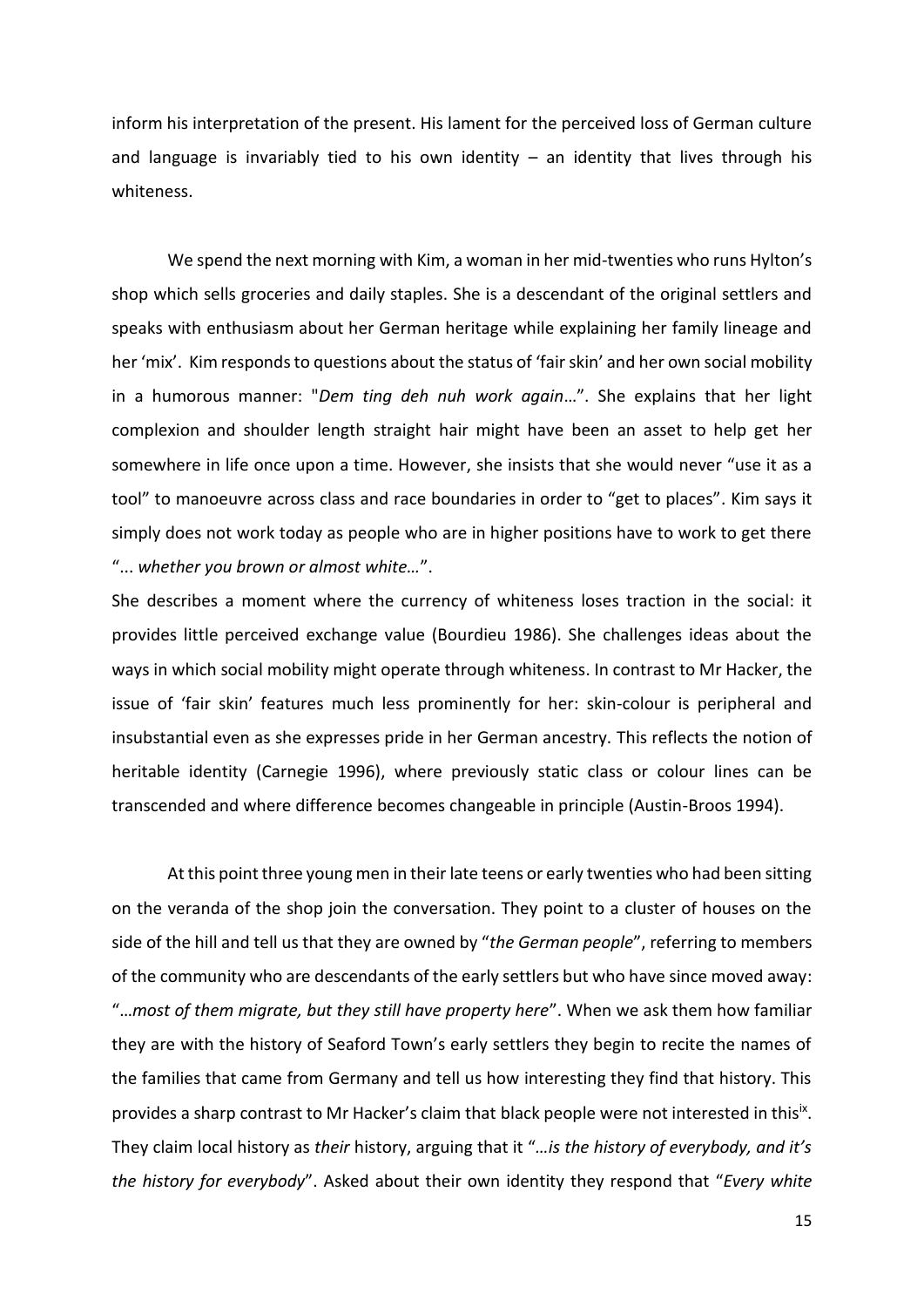*person now has a little bit of black in them*. *With their children and grandchildren, the races started to mix*". In the narratives of Kim and the young men whiteness and skin-colour more generally loses much of its salience. It signifies that continual change and mixture is an ordinary part of life which they live as a profoundly mixed, a hybrid identity (Bhabha 1994) beyond the static polarities of black and white.

#### **Sport, community and new identities.**

On a Sunday afternoon in late August, we visited a football match between Seaford Town FC and the neighbouring village. The patchy football pitch was enclosed by trees and bordered on two adjacent sides by a low bank interspersed with rocks and treesthat served as a natural terrace. Around one hundred spectators of all ages milled around in an excited atmosphere, and a sound-system pumped out bass-heavy music from the corner of the field. On the pitch there was an atmosphere of excited competition. The two six-a-side teams displayed an attitude of combativeness and bravado cheered-on loudly by the spectators.

A remarkable aspect was that the entire team of Seaford Town was dressed in replica 'home' kits of the German national football team of 2014. With each player wearing the black, red and gold chevron horizontally across the chest - it was clear that, symbolically, *Germany* was playing. Interestingly, genealogy or phenotype played no role in this identification  $- a$ small number of the players descended from the early German immigrants but many did not. This adopted identity was recognised collectively amongst the Seaford Town players and fans. Talking to spectators we were told that Seaford Town FC was feared by rival teams because of their German 'heritage'. We learned that the players and indeed the whole of Seaford Town felt a deep sense of connection and identification with Germany as a whole, and German football in particular. We witnessed a form of cultural identification with Germany that was expressed as self-evident and ordinary, but this identity was not articulated through whiteness. Here, Identity was not fixed but fluid and context dependent.

The identification of the Seaford Town football team with Germany can be thought of as a salient example of what Stuart Hall (1990) describes as cultural identity in the *difference* mode. Hall contrasts this mode of identity with a more defensive and limiting mode of identity - the *sameness* mode - which relies on the notion of a recoverable collective 'true' and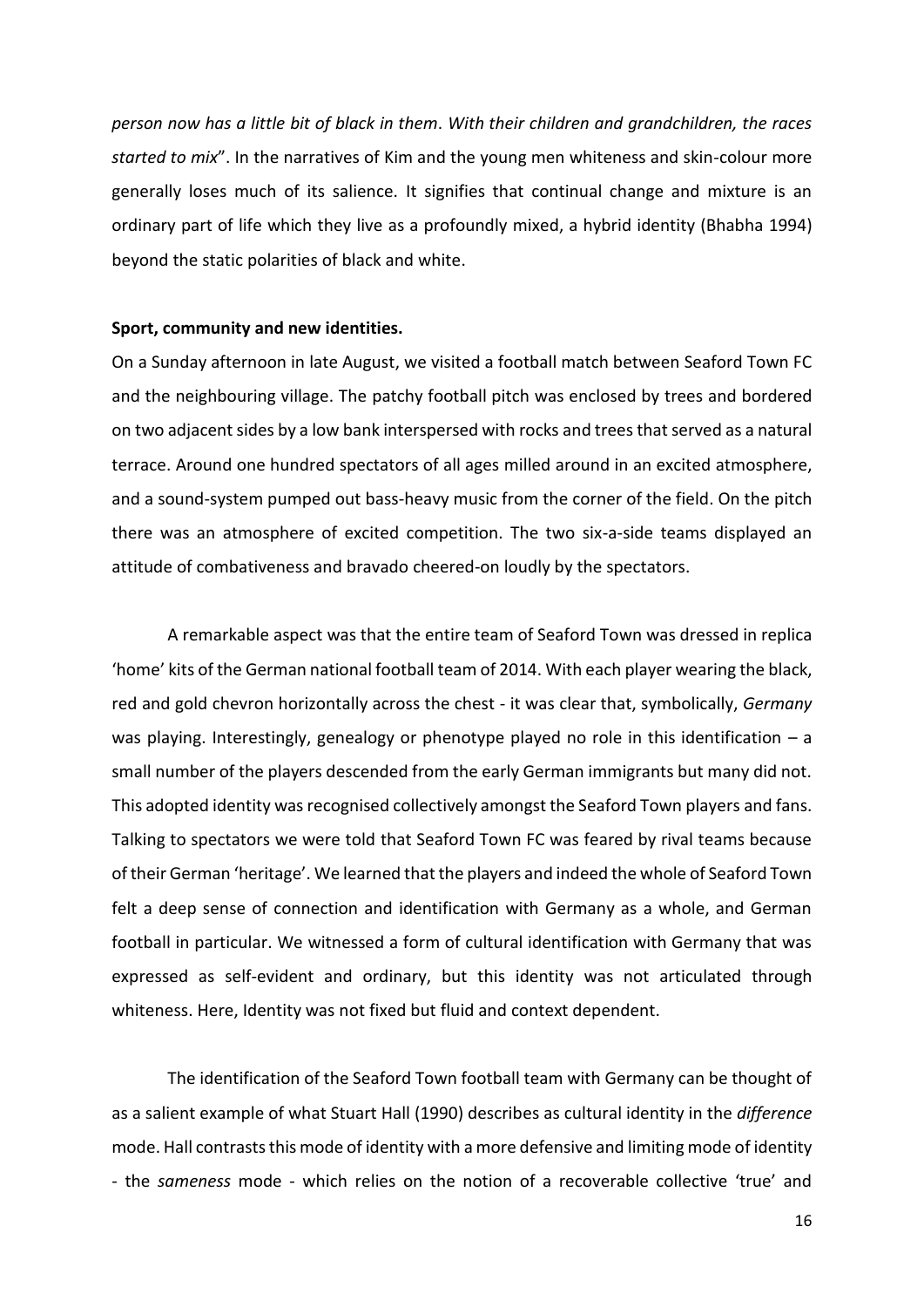authentic self, often with Africa at its centre. Hall makes allowances for such yearnings for an imaginary essential identity in the face of its loss when he explains that: "…*such images offer a way of imposing an imaginary coherence on the experience of dispersal and fragmentation, which is the history of all enforced diaspora" (1990:224).* As resources and resistance, he contends, *"Such texts restore an imaginary fullness or plenitude, to set against the broken rubric of our past*" (1990:225). In his criticism of such a perspective he proposes a model of cultural identity that refuses, and refutes, the notion of cultural essence. Emphasising identification rather than identity, he suggests that individuals position themselves around cultural representations. Such cultural *identification* is more intangible and discontinuous but allows for a more open, creative conception of cultural identity. This identity acknowledges the impossibility of return to *before* the colonial encounter, but examines and relates itself *to* the colonial experience, recognising the transformative impact it has on both coloniser and colonised. It is a creolised identity that rejects homogeneity and recognises the benefits of heterogeneity and diversity.

The players personify cultural identity as a matter of becoming as well as of being. Identities are reconfigured through a number of different local and global, historical and present identities. They draw on ephemeral versions of 'heritage' and history, while seeking to deploy – via proxy – the more recent sporting prowess of the Germany national team which is acquired by association and worn symbolically as the German jersey. It is a reconstitution without recourse to roots or linear models of identity: a hybrid identity removed from notions of whiteness. 'Heritage' is claimed without resorting to the conceptions of whiteness that pervaded Mr Hacker's account. These new identities belong to the future perhaps more than to the past. We might think of this as the apogee of the 'tropicalisation' of the German settlers' experience (Hall 2010). The spurious power once bestowed by whiteness, increasingly became eroded and indigenized within Caribbean society as, over generations, they had to "… exist alongside a set of very different cultural impulses in the intimacy of a very different, 'undomesticated' native space" (2010: 30). This identity has been a product of the historical ruptures and discontinuities that impacted on both the slave societies, but perhaps in a similar way on the transplanted Germans that arrived there later. All of these elements were recombined creatively by the actors in a moment of convivial popular practice: the Sunday afternoon drama of a football match.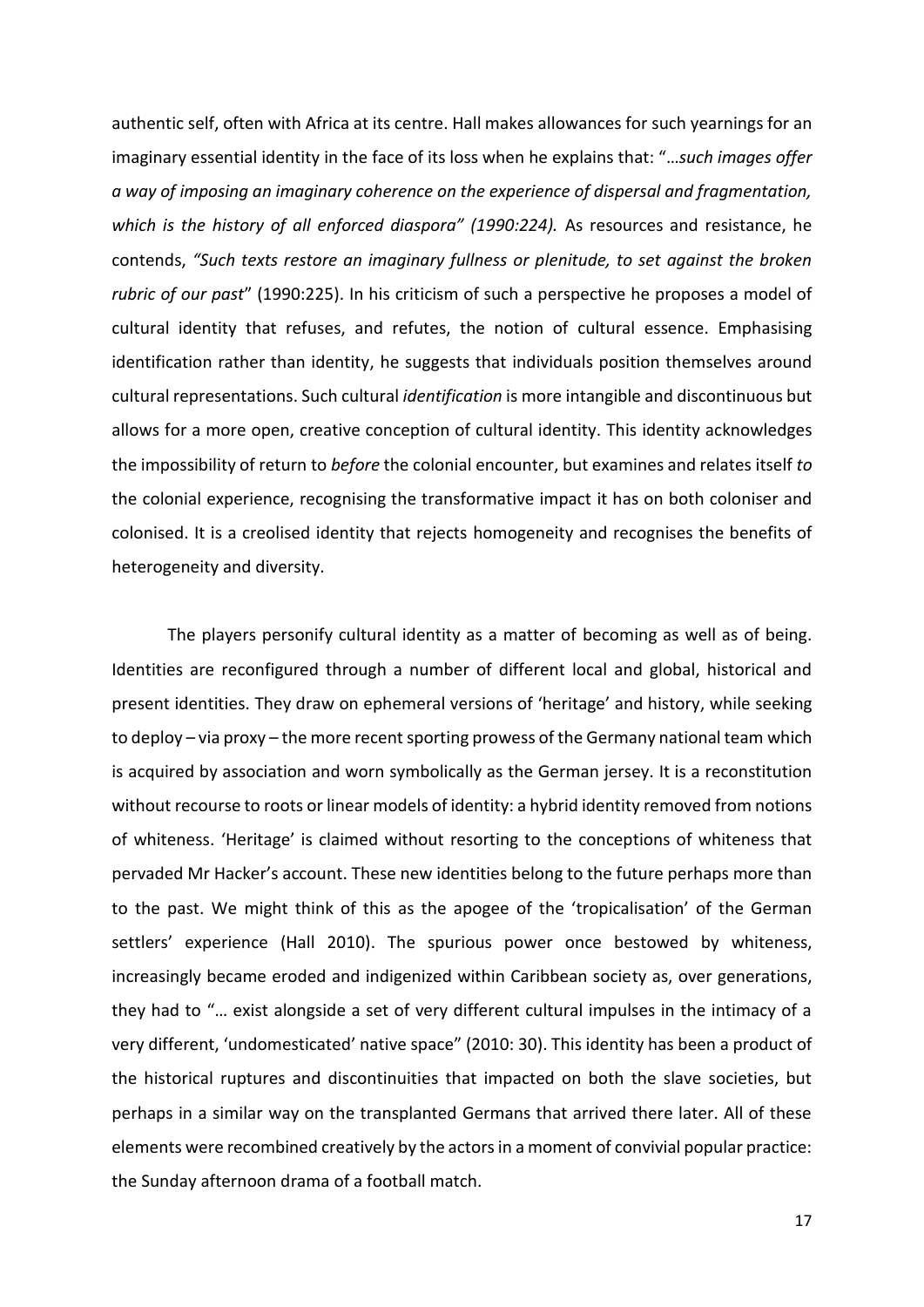## **Conclusion**

The German settlers and their descendants became *Caribbean* people who carried elements of a given culture, but who had to accommodate to and incorporate other cultural elements – often in order to survive. It illustrates a 'Caribbean demotics' as a matter of pragmatism (Lehmann 1998: xxv), echoing Hall's (1990) argument that we cannot speak for very long, with any exactness, about 'one experience, one identity', without acknowledging its other side: the ruptures and discontinuities which constitute the Caribbean's uniqueness.

The stories of Mr Hacker, Kim or the football team are just a glimpse of the ways in which a German identity permeates life in Seaford Town. The German diaspora in Seaford Town had to discover new ways of imagining their relations to the multiple temporalities of objects, people and events, and of the worlds that they inhabit. Loss is lived alongside attempts to establish an imaginary fullness. The normative power of whiteness might be mourned in some quarters, but it has become subject to the logic of cultural translation where the original is impossible to restore. Cultural identity in Seaford Town constitutes a diasporic and hybrid Third Space "…from which colonialism's failed project of promoting purity and polarity may be properly seen, criticized, and rejected" (Bhabha 1994:37).

The descendants of the German immigrants articulate an identity which simultaneously draws on the past and the present while also responding to changing national ideologies. An 'original' identity that is largely lost and only lives on in material forms in the few exhibits in Seaford Town's museum or the assumed currency of whiteness of skin, has been replaced by more imaginary and imaginative ways of identify-*ing*. It has become, or is becoming an identity that can be claimed and appreciated by wider sections of the community, not just those that are the direct descendants of the early Germans that first arrived here. It is a *new*  culture that is firmly alive in the 'difference' mode.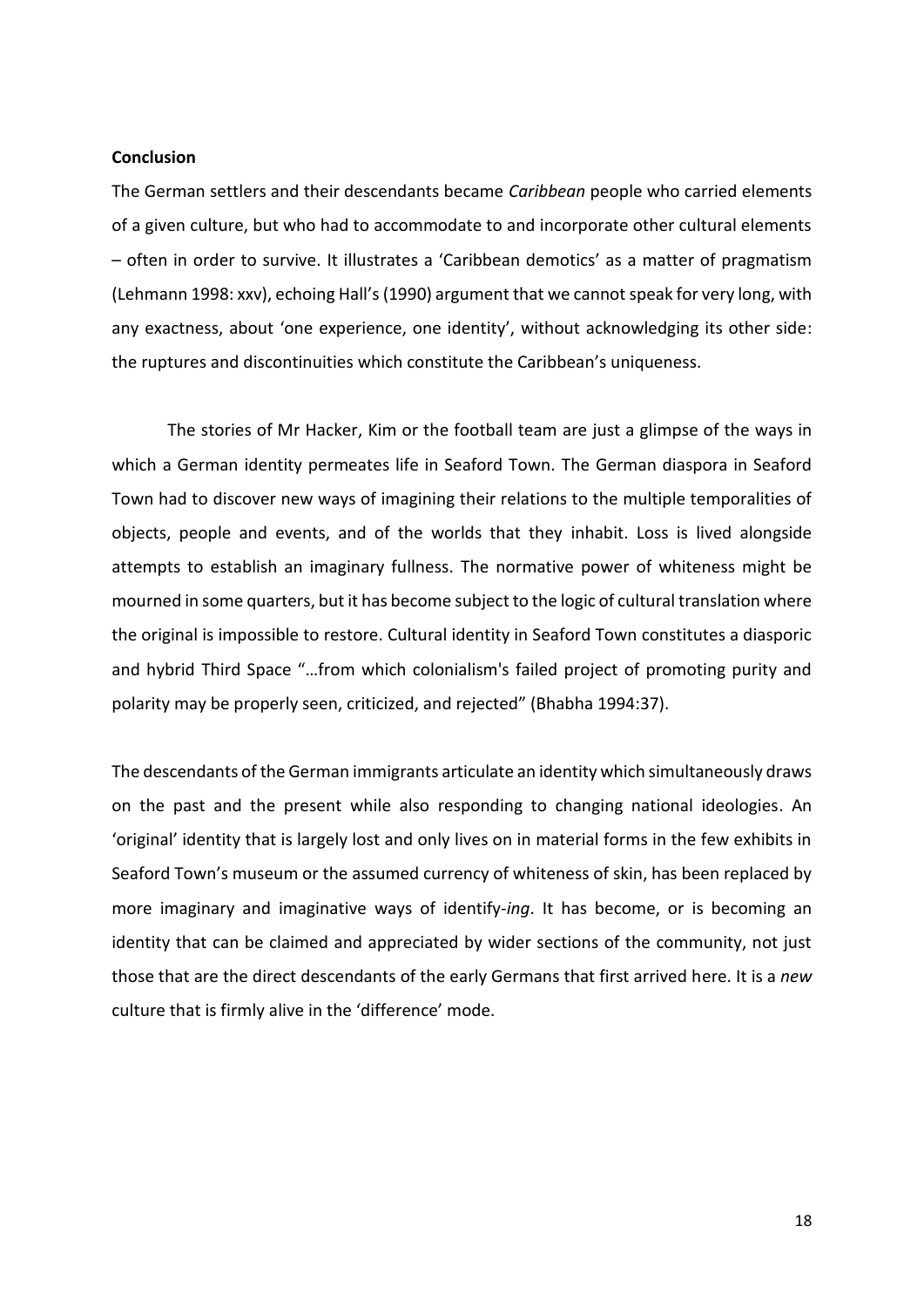**.** 

iv The settlers were not part of the planter class.. Bound by contract, they constituted unfree labour.

vi See the current debate about skin-bleaching in Jamaica (see Brown-Glaude 2007 and Tafari-Ama 2016) vii There is a difference between this setup and the self-established 'free villages'. These autonomously inaugurated villages in which ex-slaves were granted land-rights constituted an important source of community and identity. It was an important mode of resistance to the plantation regime (Besson 1984) viii Patois phrasings have been left in the original.

<sup>ix</sup> One of the young men is of dark complexion, the other two are what is colloquially termed 'high brown' complexion.

i Seaford Town is recognised as a community founded by German immigrants. In agreement with our respondents their names were not anonymised.

ii Stuart Hall has emphasised the 'second slavery of indenture' (2010:30)

 $\mathbb{I}$  The slave trade was abolished in Britain in 1807. British slave-owners were required to ameliorate the living and working conditions of slaves in 1823; slavery as a legal institution was abolished in 1833 and complete emancipation proclaimed in 1838 (Holt 1992).

<sup>v</sup> However, whiteness as it is discussed here is irreconcilable with Bourdieu's insistence on acquisition. It is not, in this sense, accumulated labour.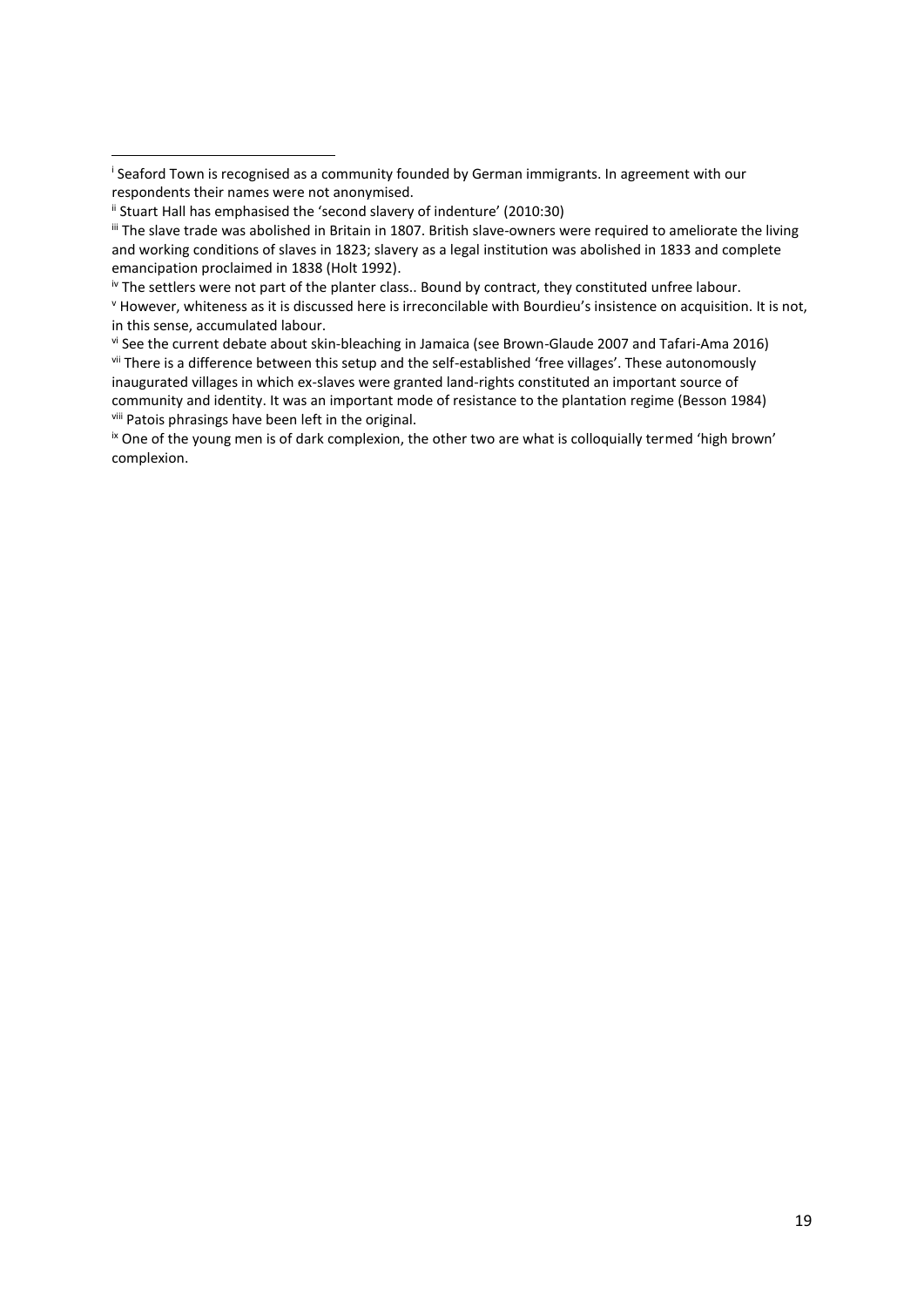## **References**

1

Anderson, L. and H.M Benbow. 2009. "Christoph Meiners' History of the Female Sex (1788– 1800): The Orientalisation of Spain and German Nationalism." *History of European Ideas* 35 (5)

Austin-Broos, D. 1994. "Race/Class: Jamaica's Discourse of Heritable Identity." *New West Indian Guide* 68 (3): 213-233.

Austin-Broos, D. 2002. "Stuart Hall and Jamaica." *African and Black Diaspora: An International Journal* 11 (3): 309-314

Back, L. 2002. "Writing in and against time." In *Researching Race and Racism*, edited by M. Bulmer and J. Solomos, 203-213. London: Routledge

Bade, K. J. And J. Oltmer. 2007. "Mitteleuropa/Deutschland" In *Enzyklopädie Migration in Europa*. edited by C. Langenfeld, 141-170. Schöningh: München

Besson, J. (1984) "Land Tenure in the Free Villages of Trelawney, Jamaica." *Slavery and Abolition* 5 (1): 3-23

Bhabha, H. 1994. *The Location of Culture.* London: Routledge

Bourdieu, P. (1986) 'The Forms of Capital.' In *Handbook of Theory and Research for the Sociology of Education*, edited by J. Richardson, 46-58. New York: Greenwood

Bulmer, M. and J. Solomos, eds. 2004. *Researching Race and Racism*. London: Routledge

Braithwaite, K. 1978. *The Development of Creole Society in Jamaica, 1770-*1820. Oxford: Clarendon

Brown-Glaude, W. 2007. "The Fact of Blackness? The Bleached Body in Contemporary Jamaica." *Small Axe* 24: 34-51. doi:10.1353/smx.2007.0039

Brathwaite, K. 1978. The Development of Creole Society in Jamaica, 1770–1820. Oxford: Clarendon Press.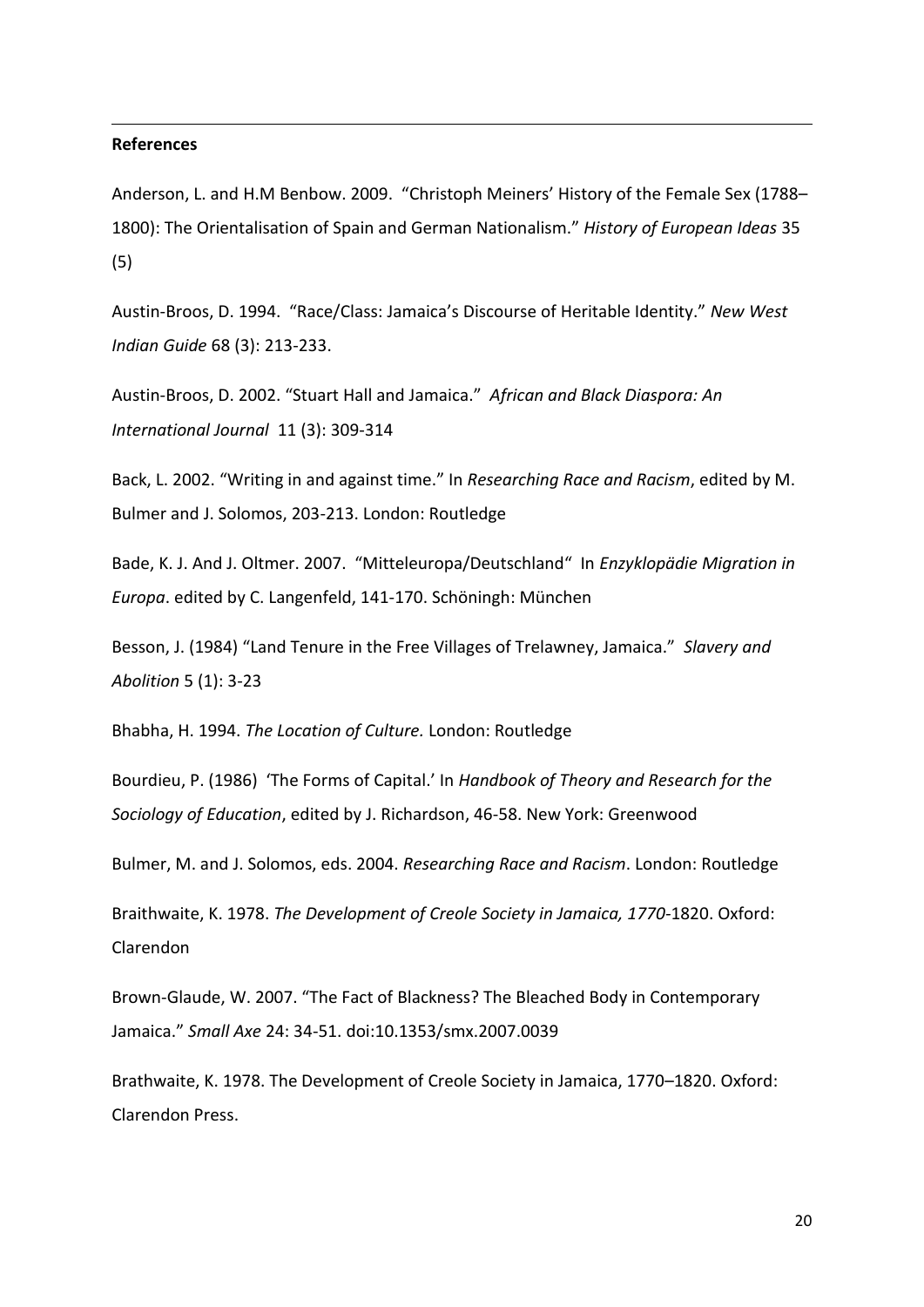Campbell, C. 2002. "Early Post-Emancipation Jamaica: The Historiography of Plantation Culture." In *Jamaica in Slavery and Freedom*, edited by K. Monteith, 52-72. Kingston: University of West Indies Press

Carnegie, C.V. 1996. "The Dundus and the Nation." *Cultural Anthropology* 11 (4)

Chaplin, Joyce, E. (2011) "The British Atlantic." In *The Oxford Handbook of the Atlantic World: 1450-1850*, edited by N. Canny and P. Morgan. Oxford: Oxford University Press

Clarke, S. and S. Garner, S. 2010. *White Identities – A Critical Sociological Approach*. London: Pluto Press

Clifford, J. and G. Marcus. 1986. *Writing Culture: The Poetics and Politics of Ethnography*. Berkeley: The University of California Press

Clifford, J. 1988. *The Predicament of Culture*. Cambridge, MA: Harvard University Press

Cohen, R. and P. Toninato, eds. 2010. *The Creolization Reader*. London: Routledge

Cooper, C. 2004. "Enslaved in Stereotype: Race and Representation in Post-Independence Jamaica." Small Axe 16: 154–169.

Dyer, R. 1997. *White*. London: Routledge

1

Fanon, F. 2017. *Black Skin White Masks*. London: Pluto Press

Fies, A. 2010. "Die Deutsche Überseeische Massenauswanderung im 19. und Frühen 20. Jahrhundert." [German Overseas Mass-migration in the 19th and Early 20th Century] In *Die Badische Auswanderung im 19. Jahrhundert*. Karlsruhe: KIT Publishing

Frankenberg, R. 1993. *White Women, Race Matters*. London: Routledge

Geertz, C. 1973. *The Interpretation of Cultures*. New York: Basic Books

Gilroy, P. 1993. *The Black Atlantic – Modernity and Double Consciousness*. London: Verso

Glissant, E. 1989. *Caribbean Discourse: Selected Essays*. Charlottesville: University of Virginia Press

Glissant, E. 1997. *Poetics of Relation*. Ann Arbor: University of Michigan Press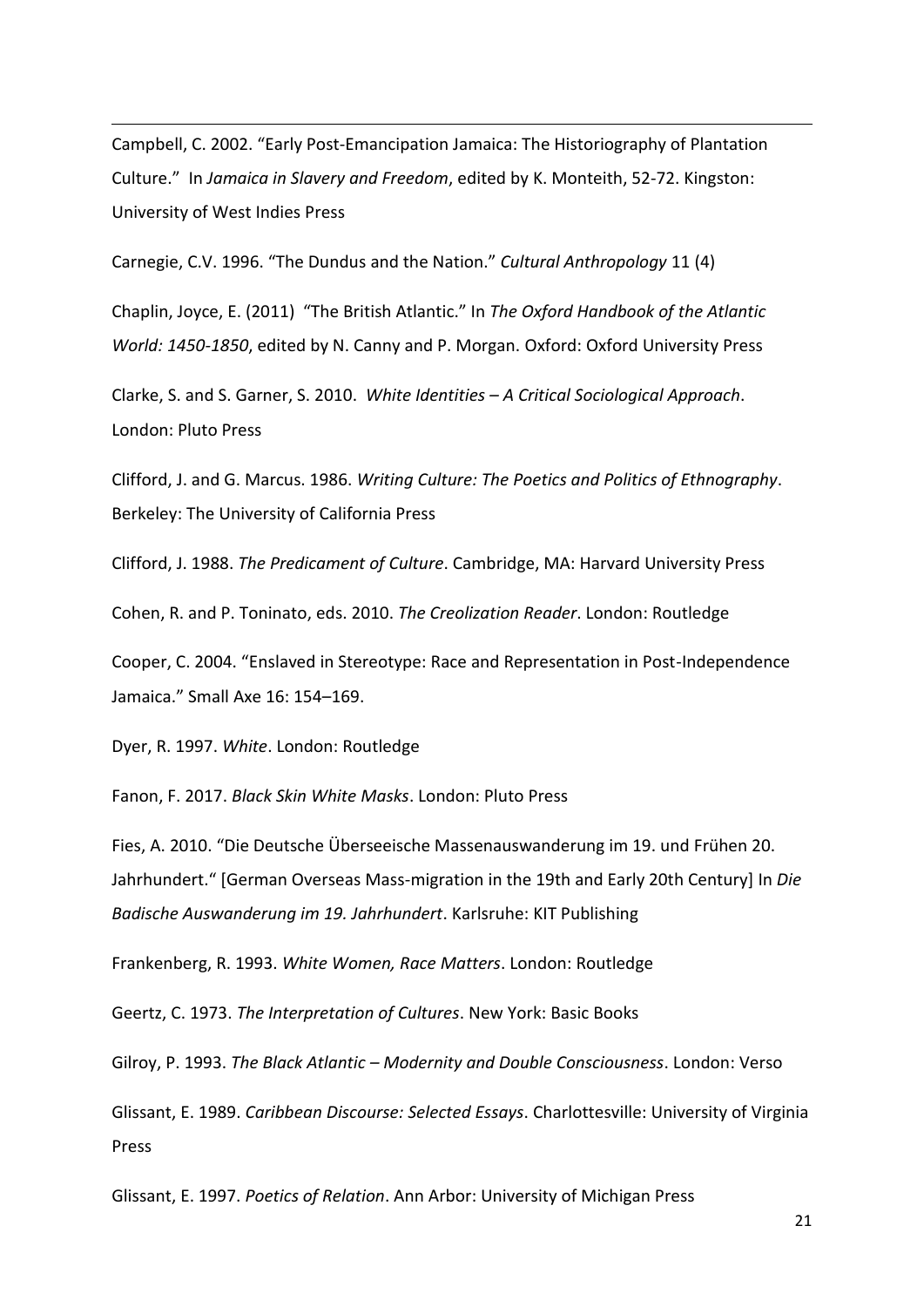Goldberg, D.T. 1990 *Anatomy of Racism*. Minneapolis: University of Minnesota Press

Goldberg, D.T. 1993. *Racist Culture*. Oxford: Blackwell

1

Goulbourne, H. and J. Solomos. 2004. "The Caribbean Diaspora: Some introductory remarks." *Ethnic and Racial Studies* 27 (4): 533-543

Green, C.A. 2006. "Hierarchies of Whiteness in the Geographies of Empire." *New West Indian Guide* 80 (1): 5-43. www.jstor.org/stable/41850423

Hall, D. 1972. *Bountied European immigration into Jamaica*. Kingston: University of West Indies Press

Hall, S. 1977. "Pluralism, Race and Class in Caribbean Society." *Race and Class in Postcolonial Society*. 150–182. Paris: UNESCO

Hall, D. 1953. "The Apprenticeship Period in Jamaica 1834-1838" *Caribbean Quarterly* 3 (3) doi:10.1080/00086495.1953.11829528

Hall, S. 1990. "Cultural Identity and Diaspora." In *Identity: Community, Culture, Difference*, edited by J. Rutherford, 222-237. London: Lawrence and Wishart

Hall, S. 2010. "Creolité and the Process of Creolization." In *The Creolization Reader*, edited by P. Cohen and P. Toninato, 26-39. London: Routledge

Hammersley, M. and Atkinson, P. 1992. *Ethnography*. London: Routledge

Higman, B.W. 2011. *A Concise History of the Caribbean*. New York: Cambridge University Press

Holt, T.C. 1992. *The Problem of Freedom – Race, Labor and Politics in Jamaica and Britain 1832-1938*. Baltimore: Johns Hopkins University Press

Kelly, M. and Bailey, S. 2018. "Racial Inequality and the Recognition of Racial Discrimination in Jamaica." *Social Identities* 26 (4): 688-706

Lehmann, S. (1998) 'In Search of a Mother Tongue' in *MELUS* 23 (4): 101-118 doi:10.2307/467830

22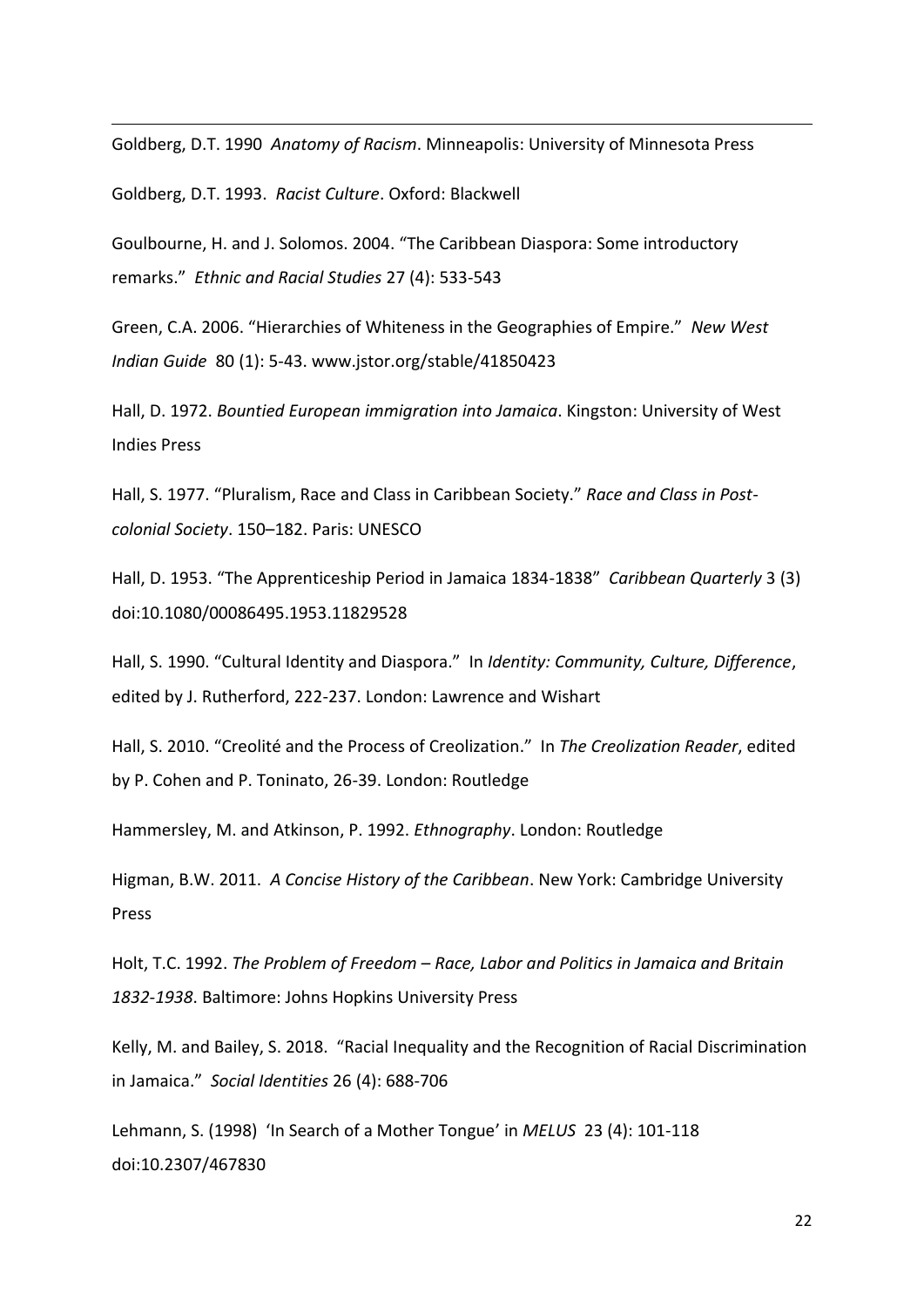Linke, U. 1999. *German Bodies.* London: Routledge

1

Lipsitz, G. 1998. *The Possessive Investment in* Whiteness. Philadelphia: Temple University Press

Malik, K. 1996. *The Meaning of Race*. London: Macmillan

Mc Clintock, A. 1995. *Imperial Leather*. London: Routledge

Mintz, S. 1989. *Caribbean Transformations*. New York: Columbia University Press

Mintz, S. 2010. *Three Ancient Colonies*. Cambridge, MA: Harvard University Press

Mohammed, P. (2000) "'But most of All Mi Love Me Browning': The Emergence in Eighteenth and Nineteenth Century Jamaica of the Mulatto Woman as the Desired." *Feminist Review* 5: 22-48. https://www.jstor.org/stable/1395848

Monteith, K., and G. Richards, eds. 2002. Jamaica in Slavery and Freedom: History, Heritage and Culture. Kingston: University of the West Indies Press.

Palmié, S. 2008. *Africas of the Americas: Beyond the Search for Origins in the Study of Afro-Atlantic Religions*. Leiden: Brill

Rediker, M. 1987. *Between the Devil and the Deep Blue Sea.* Cambridge: Cambridge University Press

Robinson-Walcott, K. 2003. "Claiming an Identity We Thought They Despised: Contemporary White West Indian Writers and Their Negotiation of Race" *Small Axe* 7 (2): 93-110. doi: 10.1215/-7-2-93

Robinson-Walcott, K. 2009 "Deconstructing Jamaican Whiteness: A Diasporic Voice" *Small Axe* 13 (2): 107-117. doi: 10.1215/07990537-3697310

Senior, C. 1978. "German Immigrants in Jamaica 1834-8" *Journal of Caribbean History* 10 (11): 25-53.

Shepherd, V. 2009. *Livestock, Sugar and Slavery: Contested Terrain in Colonial Jamaica.* Kingston: Ian Randle